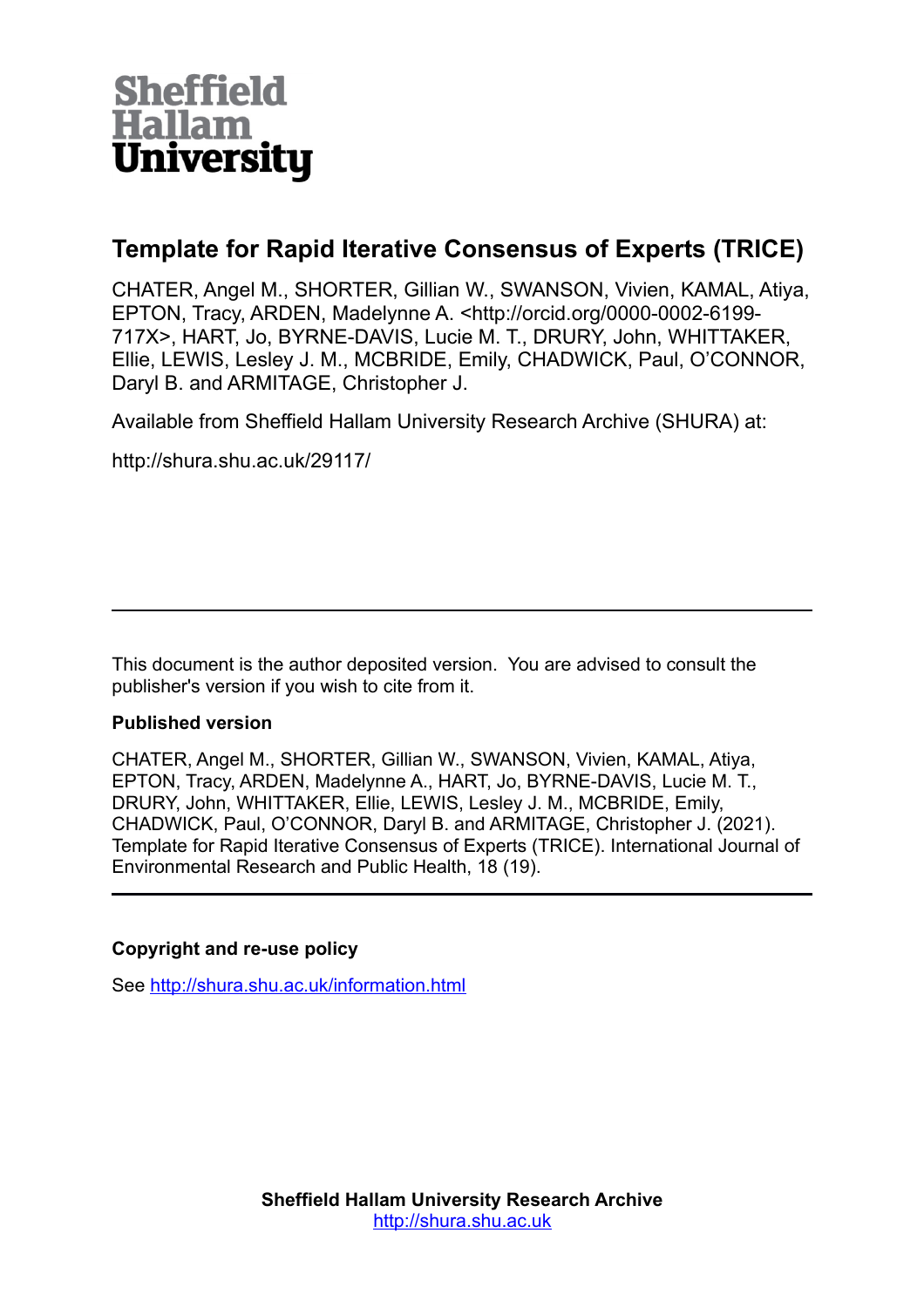



# *Article* **Template for Rapid Iterative Consensus of Experts (TRICE)**

**Angel M. Chater 1,2,[\\*](https://orcid.org/0000-0002-9043-2565) , Gillian W. Shorter <sup>3</sup> [,](https://orcid.org/0000-0001-5752-2297) Vivien Swanson 4,5 [,](https://orcid.org/0000-0002-1685-2991) Atiya Kamal <sup>6</sup> [,](https://orcid.org/0000-0002-6651-6400) Tracy Epton <sup>7</sup> [,](https://orcid.org/0000-0002-1653-191X) Madelynne A. Arden <sup>8</sup> , Jo Hart <sup>9</sup> [,](https://orcid.org/0000-0001-9985-5137) Lucie M. T. Byrne-Davis <sup>9</sup> [,](https://orcid.org/0000-0002-9658-5394) John Drury <sup>10</sup> [,](https://orcid.org/0000-0002-7748-5128) Ellie Whittaker <sup>11</sup> [,](https://orcid.org/0000-0001-8599-9316) Lesley J. M. Lewis <sup>12</sup>, Emily McBride <sup>13</sup>, Paul Chadwick <sup>14</sup>, Daryl B. O'Connor <sup>15</sup> and Christopher J. Armitage 7,16**

- <sup>1</sup> Centre for Health, Wellbeing and Behaviour Change, University of Bedfordshire, Bedford MK41 9EA, UK
- <sup>2</sup> Centre for Behavioural Medicine, University College London, BMA House, Tavistock Square, London WC1H 9JP, UK
- <sup>3</sup> Centre for Improving Health Related Quality of Life, School of Psychology, Queen's University Belfast, Northern Ireland BT7 1NN, UK; g.shorter@qub.ac.uk
- <sup>4</sup> Psychology Division, University of Stirling, Stirling FK9 4LA, UK; vivien.swanson@stir.ac.uk
- <sup>5</sup> NHS Education for Scotland, 2 Central Quay, 89, Hydepark Street, Glasgow G3 8BW, UK<br><sup>6</sup> Sebasel of Sasial Sciences, Denartment of Bayshology, Birmingham City, University, Birmin
- <sup>6</sup> School of Social Sciences, Department of Psychology, Birmingham City University, Birmingham B4 7BD, UK; Atiya.Kamal@bcu.ac.uk
- <sup>7</sup> Manchester Centre for Health Psychology, University of Manchester, Oxford Road, Manchester M13 9PT, UK; tracy.epton@manchester.ac.uk (T.E.); chris.armitage@manchester.ac.uk (C.J.A.)
- 8 Centre for Behavioural Science and Applied Psychology, Sheffield Hallam University, Sheffield S10 2BQ, UK; m.arden@shu.ac.uk
- <sup>9</sup> School of Medical Sciences, University of Manchester, Stopford Building, Manchester M13 9PT, UK; jo.hart@manchester.ac.uk (J.H.); lucie.byrne-davis@manchester.ac.uk (L.M.T.B.-D.)
- <sup>10</sup> School of Psychology, University of Sussex, Falmer BN1 9QN, UK; j.drury@sussex.ac.uk
- <sup>11</sup> North Yorkshire County Council, County Hall, Northallerton, North Yorkshire DL7 8DD, UK; eleanor.whittaker@northyorks.gov.uk
- <sup>12</sup> Public Health Wales, 2 Capital Quarter, Tyndall Street, Cardiff CF10 4BZ, UK; LLewis@somerset.gov.uk
- <sup>13</sup> Department of Behavioural Science and Health, Institute of Epidemiology and Health Care,
	- University College London, London WC1E 6BT, UK; e.mcbride@ucl.ac.uk
	- <sup>14</sup> Centre for Behaviour Change, University College London, 1-19 Torrington Place, London WC1E 7HB, UK; p.chadwick@ucl.ac.uk
- 15 Laboratory for Stress and Health Research, University of Leeds, Leeds LS2 9JT, UK; D.B.OConnor@leeds.ac.uk<br>16 Man the star University NUC Exam dation Trust and NUUP Constan Man the star Patient Sefects Trumplational
- <sup>16</sup> Manchester University NHS Foundation Trust and NIHR Greater Manchester Patient Safety Translational Research Centre, Manchester M13 9PL, UK
- **\*** Correspondence: angel.chater@beds.ac.uk or a.chater@ucl.ac.uk

**Abstract:** Background: Public health emergencies require rapid responses from experts. Differing viewpoints are common in science, however, "mixed messaging" of varied perspectives can undermine credibility of experts; reduce trust in guidance; and act as a barrier to changing public health behaviours. Collation of a unified voice for effective knowledge creation and translation can be challenging. This work aimed to create a method for rapid psychologically-informed expert guidance during the COVID-19 response. Method: TRICE (Template for Rapid Iterative Consensus of Experts) brings structure, peer-review and consensus to the rapid generation of expert advice. It was developed and trialled with 15 core members of the British Psychological Society COVID-19 Behavioural Science and Disease Prevention Taskforce. Results: Using TRICE; we have produced 18 peer-reviewed COVID-19 guidance documents; based on rapid systematic reviews; co-created by experts in behavioural science and public health; taking 4–156 days to produce; with approximately 18 experts and a median of 7 drafts per output. We provide worked-examples and key considerations; including a shared ethos and theoretical/methodological framework; in this case; the Behaviour Change Wheel and COM-B. Conclusion: TRICE extends existing consensus methodologies and has supported public health collaboration; co-creation of guidance and translation of behavioural science to practice through explicit processes in generating expert advice for public health emergencies.

**Keywords:** behavioural science; health psychology; consensus; COVID-19; rapid review; expert guidance; TRICE



**Citation:** Chater, A.M.; Shorter, G.W.; Swanson, V.; Kamal, A.; Epton, T.; Arden, M.A.; Hart, J.; Byrne-Davis, L.M.T.; Drury, J.; Whittaker, E.; et al. Template for Rapid Iterative Consensus of Experts (TRICE). *Int. J. Environ. Res. Public Health* **2021**, *18*, 10255. [https://doi.org/10.3390/](https://doi.org/10.3390/ijerph181910255) [ijerph181910255](https://doi.org/10.3390/ijerph181910255)

Academic Editor: Italo Francesco Angelillo

Received: 6 June 2021 Accepted: 3 September 2021 Published: 29 September 2021

**Publisher's Note:** MDPI stays neutral with regard to jurisdictional claims in published maps and institutional affiliations.



**Copyright:** © 2021 by the authors. Licensee MDPI, Basel, Switzerland. This article is an open access article distributed under the terms and conditions of the Creative Commons Attribution (CC BY) license (https:/[/](https://creativecommons.org/licenses/by/4.0/) [creativecommons.org/licenses/by/](https://creativecommons.org/licenses/by/4.0/)  $4.0/$ ).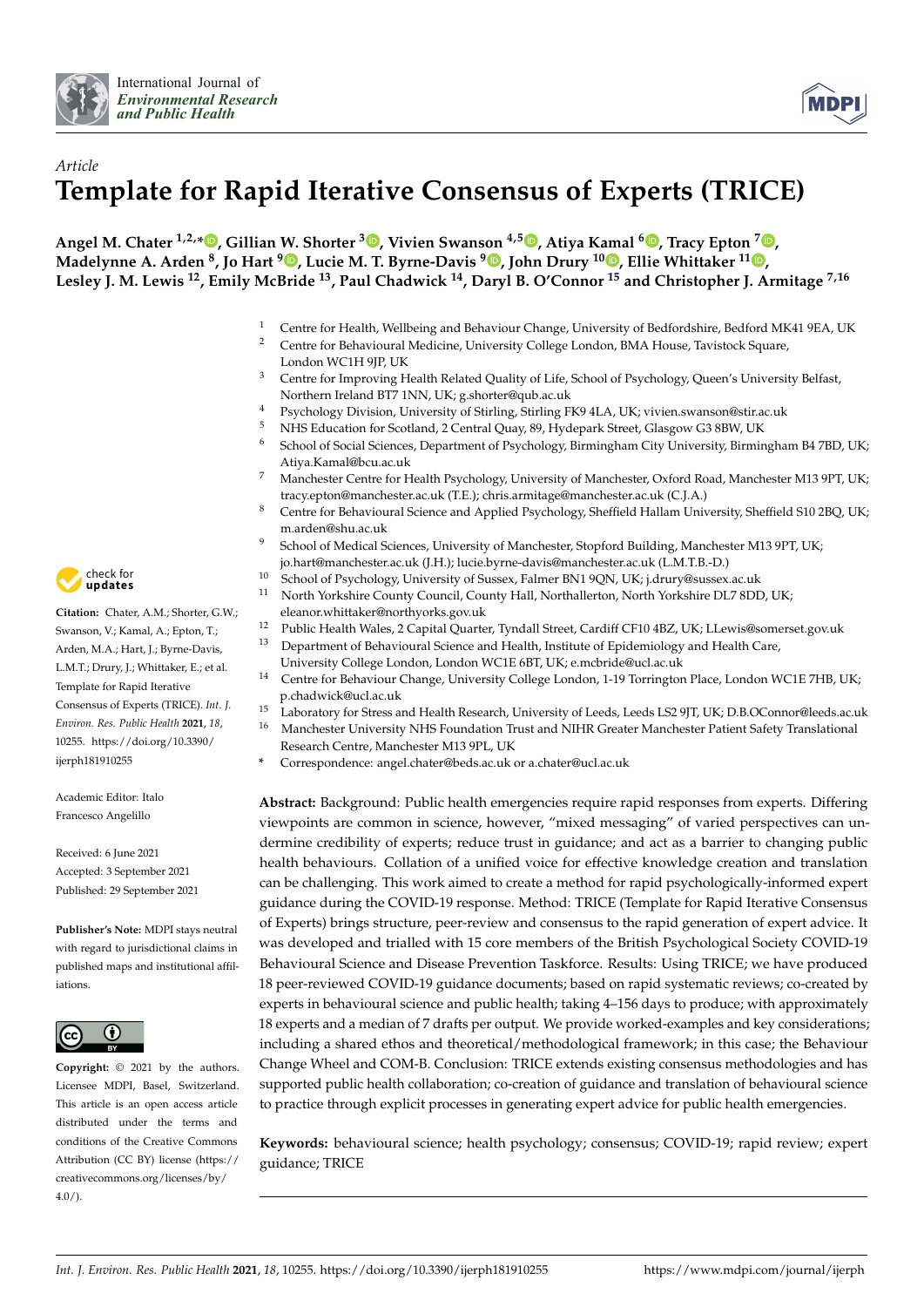#### **1. Introduction**

Public health emergencies demand that experts provide rapid guidance to governments, scientists, practitioners, the media and the public. To maximise the effectiveness of this guidance, expert advice needs to be evidence-informed, consistent and credible. The speed at which public health emergencies develop, however, means that it can be difficult to ensure that multiple experts disseminate knowledge with a unified voice. Conflicting messages can be delivered inadvertently even when differences in opinion may be minimal. One way of overcoming perceived differences in opinion is to gain expert consensus, which should be based where possible on scientific evidence. The present paper describes a new Template for Rapid Iterative Consensus of Experts (TRICE) that can help improve collaborative public health expert responses to ongoing and future public health emergencies, ensuring the best use of scientific evidence from a unified voice and facilitating effective dissemination and translation. TRICE evolved from our behavioural science response to the COVID-19 pandemic. The core principles and features of our response presented here provide key considerations for the rapid synthesis of expert guidance.

#### *1.1. Behavioural Science and the COVID-19 Pandemic*

Behavioural science is an umbrella term that covers disciplines that deal with human actions, including the fundamental discipline of psychology, which is the science of human behaviour [\[1\]](#page-23-0). COVID-19 came from a virus with many 'unknowns,' however, the importance of behaviour and understanding influences on behaviour was clear from early on in the pandemic [\[2\]](#page-23-1). With a number of protective behaviours to consider in the prevention of viral transmission and a multitude of influences on these behaviours, consensus was needed to enable the development of guidance to support decision-makers and public health teams on optimal courses of action.

#### *1.2. Consensus Methods*

Consensus is defined as general agreement, which allows differences to co-exist, and is a method of knowledge production or decision making [\[3\]](#page-23-2). Consensus-based methods limit the biases that may occur when bringing together experts by having a formalised method and standardised approach to generate and synthesise knowledge that acknowledges the limitations. The three main types of consensus methodology are the nominal group process, Delphi methodologies, and consensus meetings [\[4](#page-23-3)[,5\]](#page-23-4). The nominal group process requires assembling a team, the silent collection of ideas, and the later prioritisation of ideas to address a problem [\[6\]](#page-23-5). Whilst the key advantage of the nominal group process is that it minimises bias through anonymity, there can be challenges of assembling the panel in terms of space, time and the limitations of face-to-face meetings. Online meetings can mitigate these issues to some extent. Similarly, the ideas produced by the nominal group process are influenced by the panel/groups rather than a pre-defined methodological or theoretical approach. The nominal group process can suffer from a lack of flexibility with pre-defined parameters for consensus and limited interaction in which to broaden the scope from the original idea.

In the Delphi methodology, individuals numerically rank solutions to a pre-defined problem independently of each other [\[7,](#page-23-6)[8\]](#page-23-7). When all have been ranked, the consensus of the group or subgroups is presented back to the panel along with an invitation to amend their position if they wish. This can take several rounds. Advantages include not having any one voice or group dominate the conversation, but with limited research defining what consensus looks like, researchers can decide what ranking determines consensus and introduce bias. High-quality work should define consensus in advance. Finally, consensus meetings are meetings of experts in a field to create a multi-disciplinary solution. It usually commences with a synthesis of the best available evidence, often a systematic review. Experts discuss the evidence in a face-to-face setting, determining the appropriate solution. Advantages include buy-in from experts who are likely to benefit from the outcomes and the use and scrutiny of evidence. However, evidence can take time to accumulate prior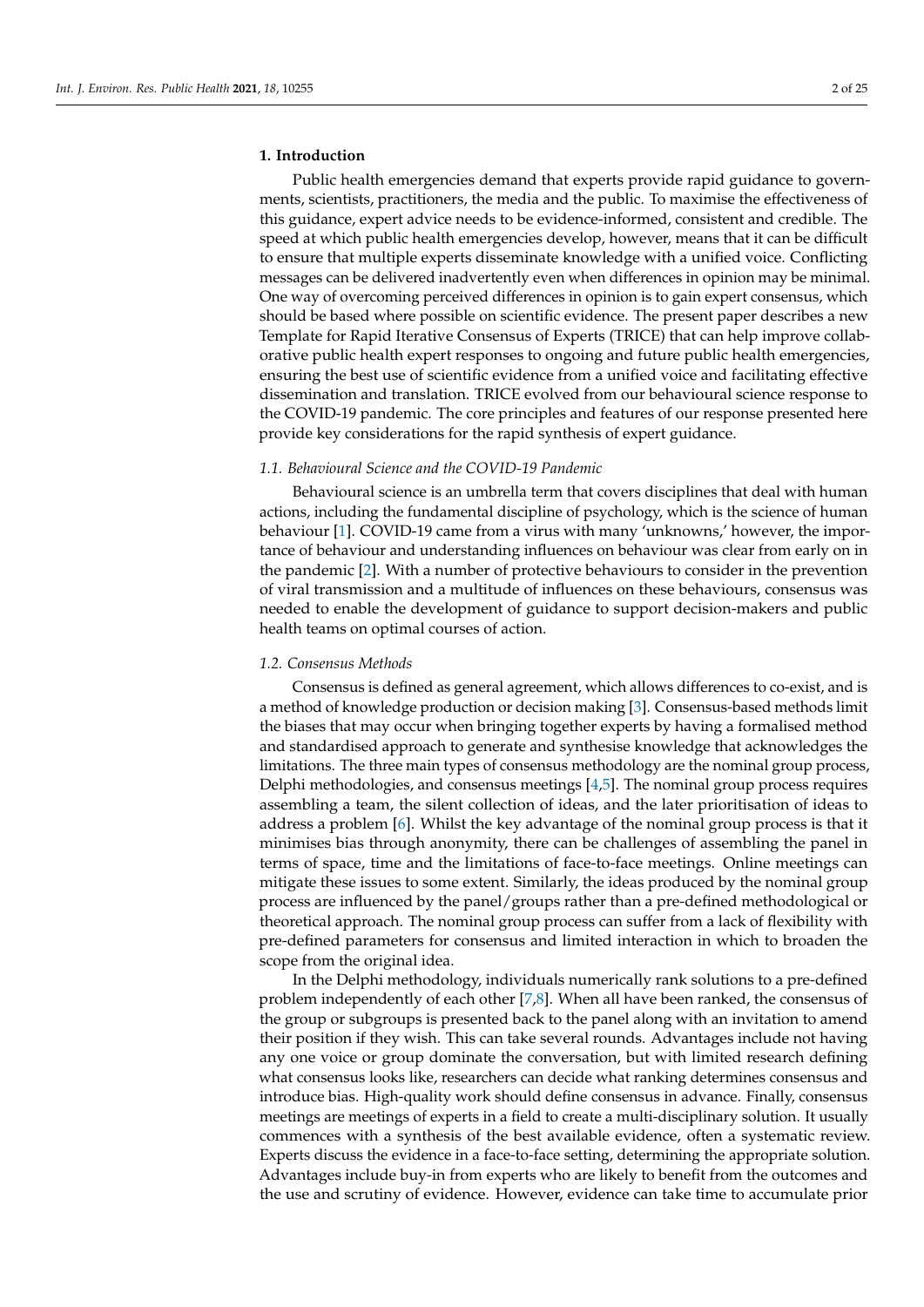to the meeting and in the case of consensus development conference meetings, bias may occur due more vocal experts dominating the discussion [\[5\]](#page-23-4).

### *1.3. Template for Rapid Iterative Consensus of Experts (TRICE)*

Common to existing methods of gaining consensus is the slow pace at which consensus is generated. Each method requires time and planning. In public health emergencies, such as a global pandemic, there is a clear need for a rapid and pragmatic way to gain expert consensus that minimises bias and maximises the use of evidence and expertise. TRICE is a new 8-stage approach that brings structure, peer-review, and consensus to the rapid generation of expert advice. In the following sections, we describe how TRICE extends and accelerates existing consensus methodologies and report worked examples using our behavioural science response to the COVID-19 pandemic. The template will support public health collaboration and development through explicit processes in generating expert advice for public health emergencies. One key feature of TRICE that distinguishes it from existing consensus approaches is the explicit use of an agreed theoretical and epistemological approach that allows for rapid shared understanding and a unified voice.

### **2. The TRICE Method, Participants and Outputs**

# *2.1. Stage 1: Identify Need*

Table [1](#page-6-0) provides an overview of the 8 stages using the TRICE method and examples from this work. The first stage of TRICE was to identify the specific need for information based on expert consensus. In public health emergencies, flow of information between groups with varying expertise such as academics, policymakers and practitioners to address issues in a timely manner may be hindered by structural communication barriers, that is, where connections do not exist between organisations and is often seen in healthcare settings with isolated clusters in need of connectivity [\[9\]](#page-23-8).

In response to the COVID-19 pandemic, a small group from the British Psychological Society's (BPS) Division of Health Psychology (JH, LMTB-D, AMC) met on 23 March 2020 to discuss a strategic response in recognition that behavioural science was key to managing the global pandemic. The need for a collective response was highlighted by requests from members of the Division of Health Psychology (academics, practitioners and those 'in-training'), public health colleagues and the media. In parallel, following a series of strategic discussions and Twitter exchanges, the BPS convened a core COVID-19 coordinating group of 19 experts (including AMC, DBOC and JD) who first met on the 25 March 2020 to respond to the pandemic from a psychological perspective. Participants in SPI-B (Scientific Pandemic Influenza Group on Behaviours: the behavioural science subgroup of SAGE: the Scientific Advisory Group on Emergencies) sat within this core coordinating group and highlighted the need for a rapid, evidence-based response to government calls for support and evidence. The group was tasked with leading on different areas [\(https://www.bps.org.uk/coronavirus-resources/coordinating-group\)](https://www.bps.org.uk/coronavirus-resources/coordinating-group) (accessed on 13 August 2021) where psychology could support the COVID-19 response. One of these areas was Behavioural Science and Disease Prevention. A taskforce was convened (developed and led by AMC) to produce public health guidance to meet the needs of public health professionals and policymakers responding to the COVID-19 pandemic. The aim of this BPS COVID-19 Behavioural Science and Disease Prevention (BSDP) Taskforce was to provide behavioural science expertise and resources, at speed, to those requesting it, including SPI-B; as well as to wider public health agencies and local authorities to support the COVID-19 response.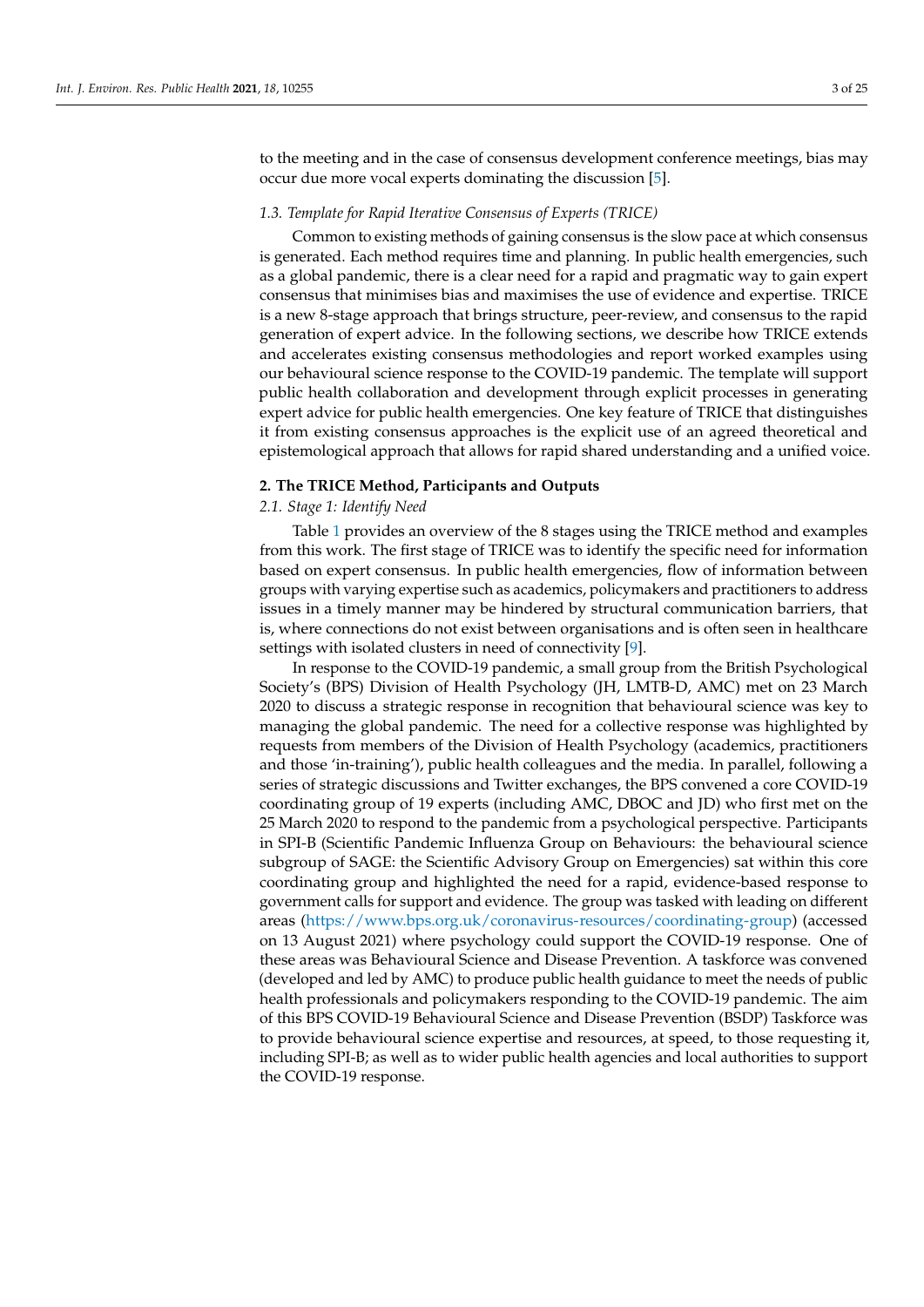| <b>Target</b> |                                                              | Process                                                                                                                                                                                                   | Considerations                                                                                                                                                                                                                        | Example                                                                                                                                                                                                                                                                                                                                                                                                                                                                                                                                                                                                                                                                                                                                                                             |
|---------------|--------------------------------------------------------------|-----------------------------------------------------------------------------------------------------------------------------------------------------------------------------------------------------------|---------------------------------------------------------------------------------------------------------------------------------------------------------------------------------------------------------------------------------------|-------------------------------------------------------------------------------------------------------------------------------------------------------------------------------------------------------------------------------------------------------------------------------------------------------------------------------------------------------------------------------------------------------------------------------------------------------------------------------------------------------------------------------------------------------------------------------------------------------------------------------------------------------------------------------------------------------------------------------------------------------------------------------------|
|               | <b>IDENTIFY NEED</b>                                         | Scope problem, undertake a needs<br>assessment<br>Identify target population(s)<br>Align with policy drivers<br>Identify system gaps                                                                      | Policy driven and/or population<br>$\bullet$<br>driven (top-down, bottom-up)<br>Commissioned and/or requested<br>from a range of stakeholder groups                                                                                   | Numerous requests from stakeholders (scientists,<br>public health practitioners, policymakers, the<br>public) for a unified voice in the initial stages of the<br>global COVID-19 pandemic                                                                                                                                                                                                                                                                                                                                                                                                                                                                                                                                                                                          |
| 2.            | <b>EVALUATE CAPACITY AND</b><br><b>IDENTIFY STAKEHOLDERS</b> | Identify support and obtain buy-in<br>from:<br>Academics/scientists<br>Public health practitioners<br>Service providers/NHS<br>Policy leaders                                                             | Include credible, trustworthy<br>$\bullet$<br>organisations<br>Functional role agreed<br>Identify efficient and inclusive<br>$\bullet$<br>communication processes<br>Negotiate commitment (moral,<br>resource)                        | Representatives from the BPS Division of Health<br>Psychology created a national network (Health<br>Psychology Exchange, HPX) to facilitate knowledge<br>exchange and perform rapid scoping reviews<br>Creation of the core COVID-19 coordinating group<br>within trustworthy organisation (British<br>Psychological Society) and the COVID-19<br>Behavioural Science and Disease Prevention<br>Taskforce.<br>Identify representative stakeholders with relevant<br>$\bullet$<br>expertise for shared agenda to join the taskforce                                                                                                                                                                                                                                                  |
| 3.            | RECRUIT TO WORKING GROUP                                     | Criteria (Essential)<br>Invite relevant experts<br>Ensure geo-political and<br>socio-demographic diversity<br>Assess time commitment available<br>Agree on core principles and<br>$\bullet$<br>frameworks | Criteria (Desirable)<br>Agree leadership<br>$\bullet$<br>Identify shared theoretical<br>$\bullet$<br>framework<br>Enable open communication<br>$\bullet$<br>Link to supportive networks and<br>$\bullet$<br>stakeholder organisations | Inclusion of representatives from the following:<br>BPS Division of Health Psychology; Behavioural<br>Science and Public Health Network (BSPHN);<br>Health Psychology Exchange (HPX), SPI-B; NHS;<br>Psychological Professions Network (PPN), Public<br>Health, Academia, UCL Centre for Behaviour<br>Change, Behavioural Science Consortium<br>Wider BPS: social psychology, clinical psychology,<br>sport and exercise psychology, community<br>psychology<br>Agreed on four Nations (England, Scotland, Wales,<br>$\bullet$<br>Northern Ireland) approach<br>Agreed to use Behaviour Change Wheel (BCW) and<br>$\bullet$<br>COM-B (capability, opportunity,<br>motivation-behaviour) model<br>Agreed to actively consider issues related to<br>equality, diversity and inclusion |

**Table 1.** Summary of the Template for Rapid Iterative Consensus of Experts (TRICE) and examples of the use of TRICE during the COVID-19 pandemic.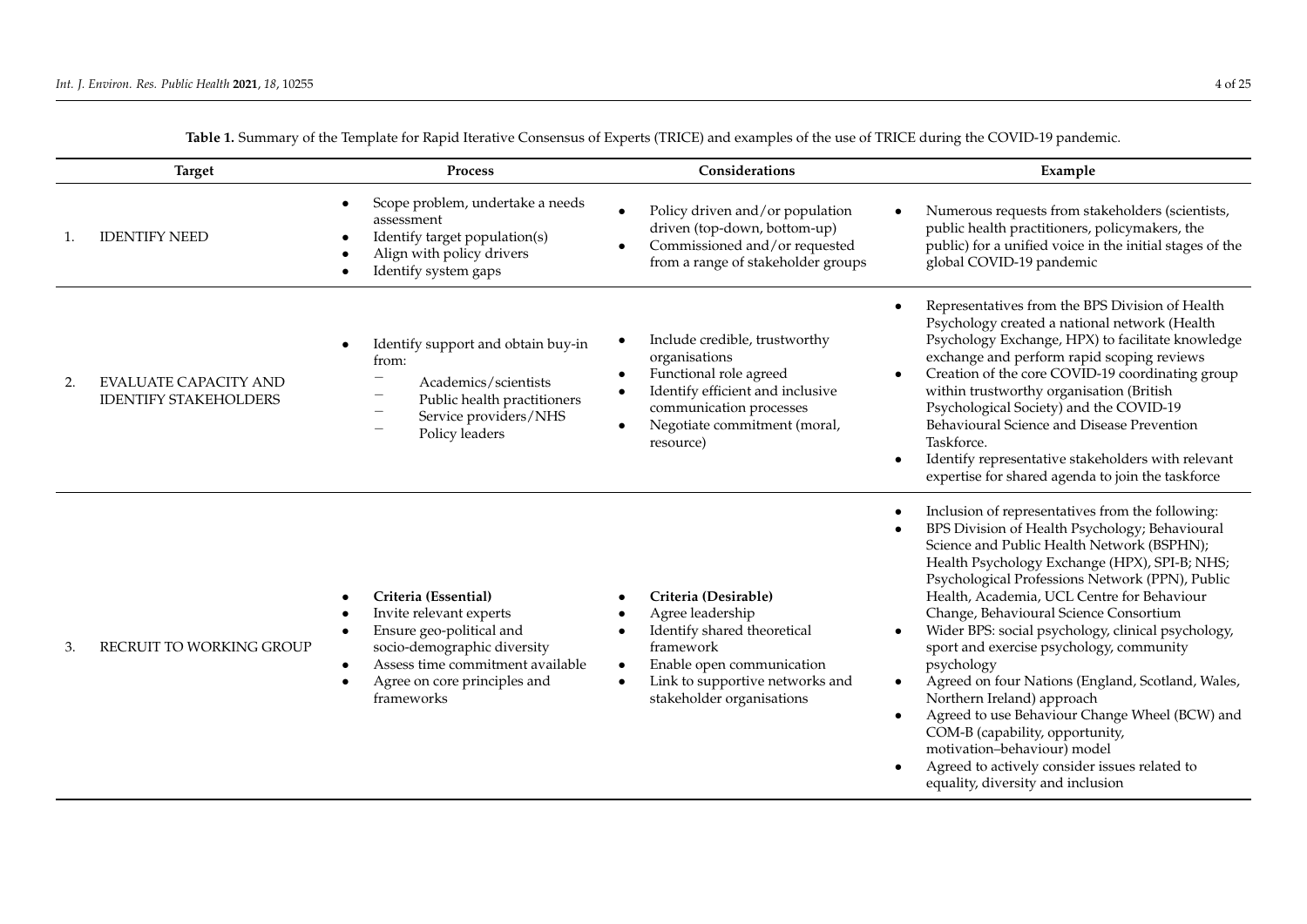|     | <b>Target</b>             | Process                                                                                                                                                                                                                                                                                                                              | Considerations                                                                                                                                             | Example                                                                                                                                                                                                                                                                                                                                                                                                                                                                                                                                                                                                                                                                                                                                                               |
|-----|---------------------------|--------------------------------------------------------------------------------------------------------------------------------------------------------------------------------------------------------------------------------------------------------------------------------------------------------------------------------------|------------------------------------------------------------------------------------------------------------------------------------------------------------|-----------------------------------------------------------------------------------------------------------------------------------------------------------------------------------------------------------------------------------------------------------------------------------------------------------------------------------------------------------------------------------------------------------------------------------------------------------------------------------------------------------------------------------------------------------------------------------------------------------------------------------------------------------------------------------------------------------------------------------------------------------------------|
|     | <b>ITERATION: TASK 1</b>  | Identify 'problem' for expert<br>guidance to target<br>Identify and specify core<br>behaviour(s) linked to problem to<br>target<br>Identify target audience for expert<br>guidance<br>Identify task lead<br>Define parameters/criteria<br>Collate evidence<br>Apply theoretical framework<br>Synthesise evidence<br>Draft the report | Shared leadership<br>Experience of applying relevant<br>theoretical framework<br>Shared contribution to evidence<br>collation and synthesis                | Created a working overview document of tasks<br>$\bullet$<br>with identified 'problem,' target behaviour to<br>mitigate problem, target audience for guidance,<br>named lead(s), core writing group and 'critical<br>friends' for peer-review, links to working draft<br>guidance documents and progress<br>Shared tasks; writing, reviewing, critique according<br>$\bullet$<br>to expertise and capacity<br>Worked to clear timeframes<br>$\bullet$<br>Had one person with overall oversight of all<br>$\bullet$<br>activities (AMC)<br>Detailed minutes kept and shared with group with<br>$\bullet$<br>overview document updated at each meeting<br>All documents kept in a central location for all to<br>$\bullet$<br>access (Google Drive and Microsoft Teams) |
| .5. | <b>ITERATION: TASK 2</b>  | Stakeholder review and feedback for:<br>relevance, usability, contextual<br>applicability, cost effectiveness,<br>equality, diversity and inclusion<br>Revise and re-draft content as<br>appropriate                                                                                                                                 | Peer review via whole group and<br>$\bullet$<br>expert networks<br>Rapid turn-around<br>End-user review<br>Sense-check, usability check,<br>language check | Discussed guidance documents with stakeholder<br>groups-e.g., World Health Organisation (WHO)<br>consultants, practitioners and public health<br>consultants via the HPX Public Health Forum, local<br>authority colleagues and directors of public health                                                                                                                                                                                                                                                                                                                                                                                                                                                                                                            |
| 6.  | <b>FINAL DRAFT REVIEW</b> | Rapid review of the final report via<br>commissioners, networks,<br>stakeholder groups<br>Sign off by stakeholders                                                                                                                                                                                                                   | Reviewed by independent<br>non-experts<br>Shared responsibility/authorship in<br>taskforce group                                                           | Sign-off from writing group, core taskforce group<br>Approval from BPS Policy team<br>Approval from BPS comms team<br>$\bullet$<br>Approval from BPS core COVID-19 coordinating<br>group members                                                                                                                                                                                                                                                                                                                                                                                                                                                                                                                                                                      |

**Table 1.** *Cont*.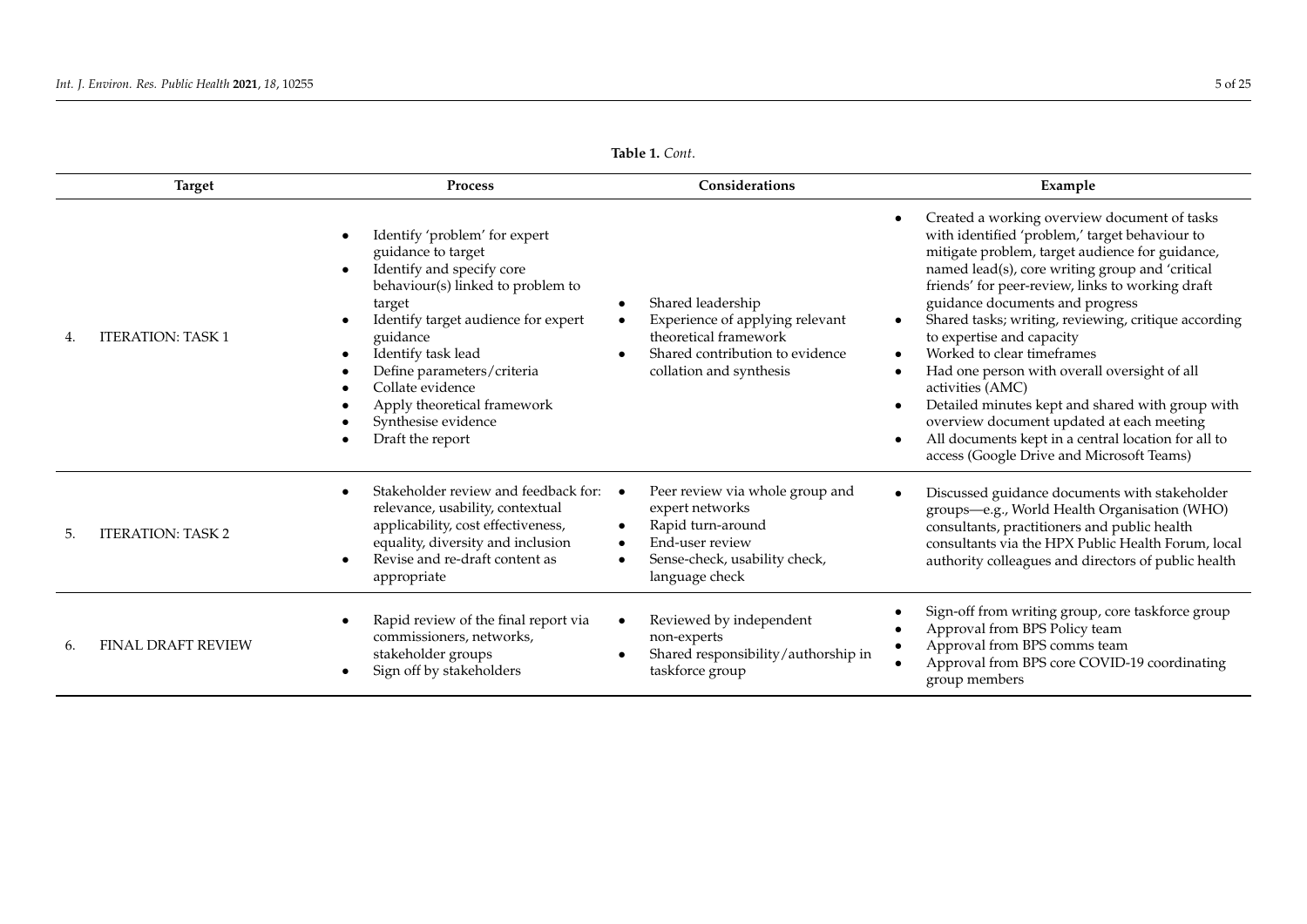<span id="page-6-0"></span>

| <b>Target</b>         | Process                                                                                                                                                                                                      | Considerations                                                                                                                                                                                                                                                                                                  | Example                                                                                                                                                                                                                                                                                                                                                                                                                                                                                                                                                                                                                                                                                                                                                                                                                                                                                                                                                                                                                                                    |
|-----------------------|--------------------------------------------------------------------------------------------------------------------------------------------------------------------------------------------------------------|-----------------------------------------------------------------------------------------------------------------------------------------------------------------------------------------------------------------------------------------------------------------------------------------------------------------|------------------------------------------------------------------------------------------------------------------------------------------------------------------------------------------------------------------------------------------------------------------------------------------------------------------------------------------------------------------------------------------------------------------------------------------------------------------------------------------------------------------------------------------------------------------------------------------------------------------------------------------------------------------------------------------------------------------------------------------------------------------------------------------------------------------------------------------------------------------------------------------------------------------------------------------------------------------------------------------------------------------------------------------------------------|
| <b>IMPLEMENTATION</b> | Website hosting<br>Stakeholder dissemination<br>Media dissemination<br>Open Science dissemination<br>Webinars and learning events                                                                            | Identify core spokespeople<br>$\bullet$<br>(including document lead for media<br>engagement)<br>Generate press release with key<br>messages<br>Have a consistent message from the<br>$\bullet$<br>group lead to run through all outputs<br>Translate to other languages for<br>$\bullet$<br>wider dissemination | All guidance documents hosted on the BPS website<br>$\bullet$<br>or open-access peer-reviewed websites<br>Lead author and taskforce lead (AMC) identified as<br>$\bullet$<br>media spokespeople for all guidance documents<br>BPS wrote a press release for each guidance<br>$\bullet$<br>document, with support from stakeholder press<br>offices (e.g., universities)<br>Core message for each release linked to initial<br>$\bullet$<br>guidance (e.g., 'Use behavioural science to Combat<br>COVID-19 together'<br>Disseminated via: Public Health England Lunch<br>$\bullet$<br>and Learn webinar; Behavioural Science and Public<br>Health Network hub events organised by Health<br>Education England and Public Health England; BPS<br>Division of Health Psychology COVID-19 webinar;<br>Psychological Professions Network webinar; British<br>Psychological Society annual conference webinar;<br>events for commissioners<br>Sent to global colleagues where some were<br>translated to different languages for wider access<br>internationally |
| <b>EVALUATION</b>     | Monitor media exposure, use of<br>guidance, citations in policy<br>documents<br>Research mechanisms of impact (e.g.,<br>qualitative interviews, surveys)<br>Feedback on TRICE process from<br>expert members | Acquire research funding for<br>evaluation<br>Gain feedback from stakeholder<br>groups of use                                                                                                                                                                                                                   | Collation of impact and media exposure<br>$\bullet$<br>Focus groups with key stakeholders (e.g., via the<br>$\bullet$<br>HPX Public Health Forum) on use and impact<br>Informal and formal peer review of outputs<br>$\bullet$                                                                                                                                                                                                                                                                                                                                                                                                                                                                                                                                                                                                                                                                                                                                                                                                                             |

**Table 1.** *Cont*.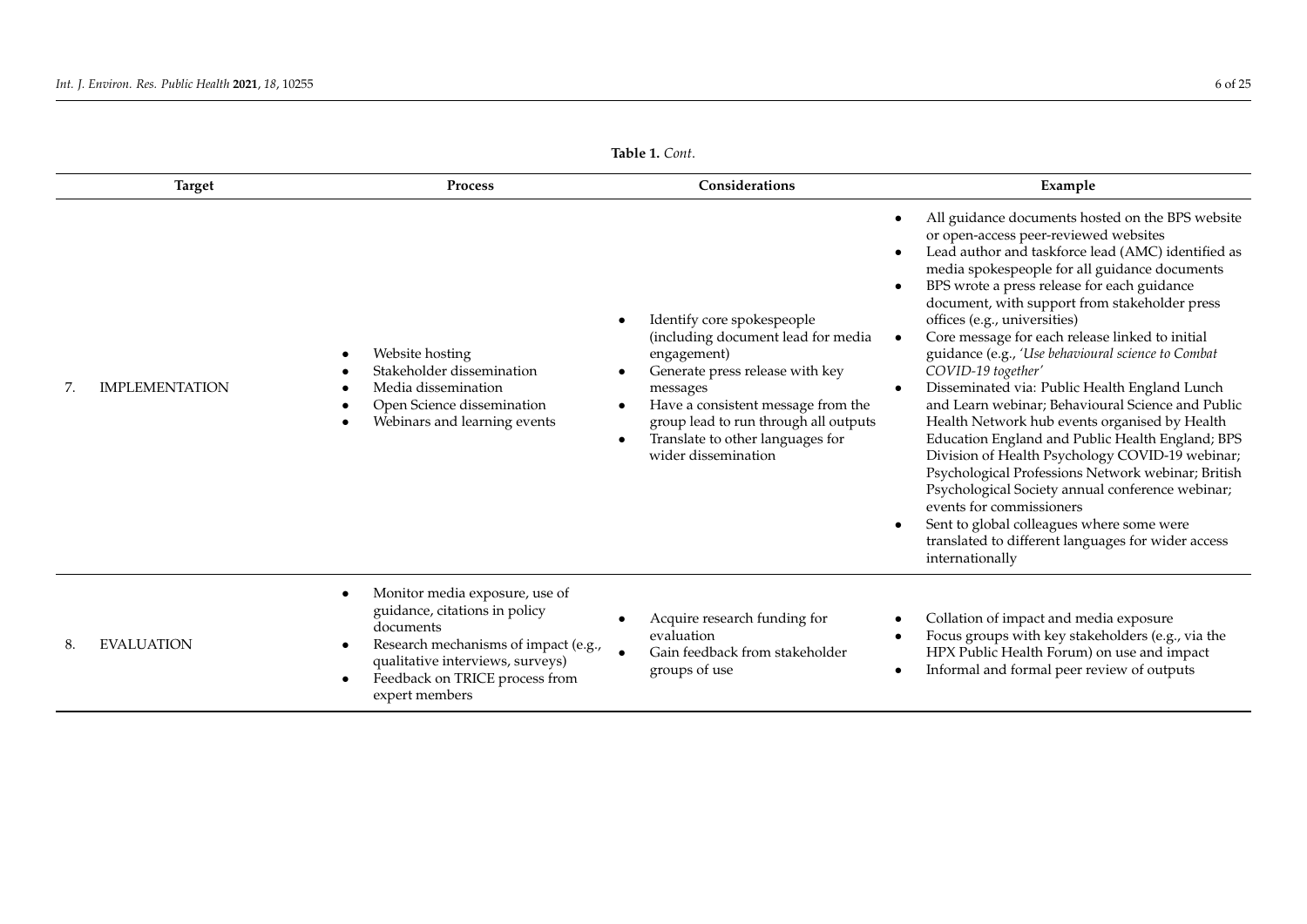## *2.2. Stage 2: Evaluate Capacity and Identify Stakeholders*

Following the emergence of a public health threat, it is important that expert guidance is credible and trustworthy [\[10,](#page-23-9)[11\]](#page-23-10). One way of achieving this is to involve credible institutions, such as learned societies and professional bodies early in the process. It might be that such credible institutions provide a rallying point with existing capacity and collation for experts to provide input. This can offer a shortcut to the identification of relevant experts and access to resources for wide-scale dissemination.

The BPS was the host of the BSDP Taskforce, all members were invited by AMC to represent key stakeholders and areas of expertise, including BPS Division of Health Psychology (DHP), BPS COVID-19 core coordinating group, the Behavioural Science and Public Health Network (BSPHN), the Health Psychology Exchange (HPX), University College London (UCL) Centre for Behaviour Change (CBC), the Behavioural Science Consortium, SPI-B (representing behavioural science and equality, diversity and inclusion), local authorities to include health and social care services, BPS Division of Clinical Psychology Public Health Prevention Taskforce, the Psychological Professions Network (PPN), BPS Board of Trustees, BPS Research Board and the BPS policy team. Representatives liaised with public health teams across the whole of the UK, ensuring that the work of the taskforce had relevance in England, Scotland, Northern Ireland and Wales, and took into account regional variations and ethnic minority communities. These individuals were invited as taskforce members to ensure that needs assessments could be identified swiftly, to assist co-creation of guidance with the target audiences, and to ensure wide-scale expertise, engagement, dissemination and translation. All member affiliations were supportive of their involvement and contribution, which was provided on a voluntary basis.

Capacity to respond at speed to the COVID-19 pandemic, at times needed a larger pool of expertise and resource. Drawing on previous successes from the development of The Change Exchange [\[12\]](#page-23-11) and the BSPHN; [formally the Health Psychology in Public Health Network] [\[13](#page-23-12)[,14\]](#page-23-13) that have mobilised health psychology volunteers and created a platform to share best practice between behavioural science and public health, the Health Psychology Exchange (HPX) was developed as a platform for managing working groups and volunteers to support with requests for evidence-based rapid reviews, and to communicate with volunteers at speed. The founders and core members of the HPX (JH, AMC, LMTB-D) were also core members of the BPS DHP (who at the time were past, current and future DHP Chairs, respectively), acting as a conduit between the core stakeholder group (BPS BSDP Taskforce) and the voluntary collaborative of experts (HPX). To ensure inclusivity, HPX was not bound by the governance of one society or organisation and instead, all members of the HPX collectively agreed upon the use of open science principles and collaborative working.

# *2.3. Stage 3: Recruit to the Working Group*

Knowledge held by members of a consensus group was seen as a source of novel information and innovation [\[9\]](#page-23-8). Each expert occupies positions within their professional network and can facilitate access to novel information, resources or transfer of knowledge across organisational and country boundaries. Structurally diverse consensus groups and collaboratives can increase the flow of information as experts are geographically sparse but intellectually connected. Where experts have a bridging role that spans across professional boundaries, e.g., public health practitioners with expertise in applied health psychology, including more than one expert, can minimise demands and bottlenecks in information flow from experts who risk being overloaded by others' reliance on them [\[9\]](#page-23-8).

Depending on the nature of the emergency, it is likely that guidance on multiple aspects will be needed, and it is useful for one named individual to lead a document with input from other experts. Most expert advice is given in the context of other competing demands (e.g., from principal employer, personal life), and thus, a shared load model in which not every expert needs to comment on every document provides flexibility and sustains momentum. Due to the volume of experts and differing leads for each document,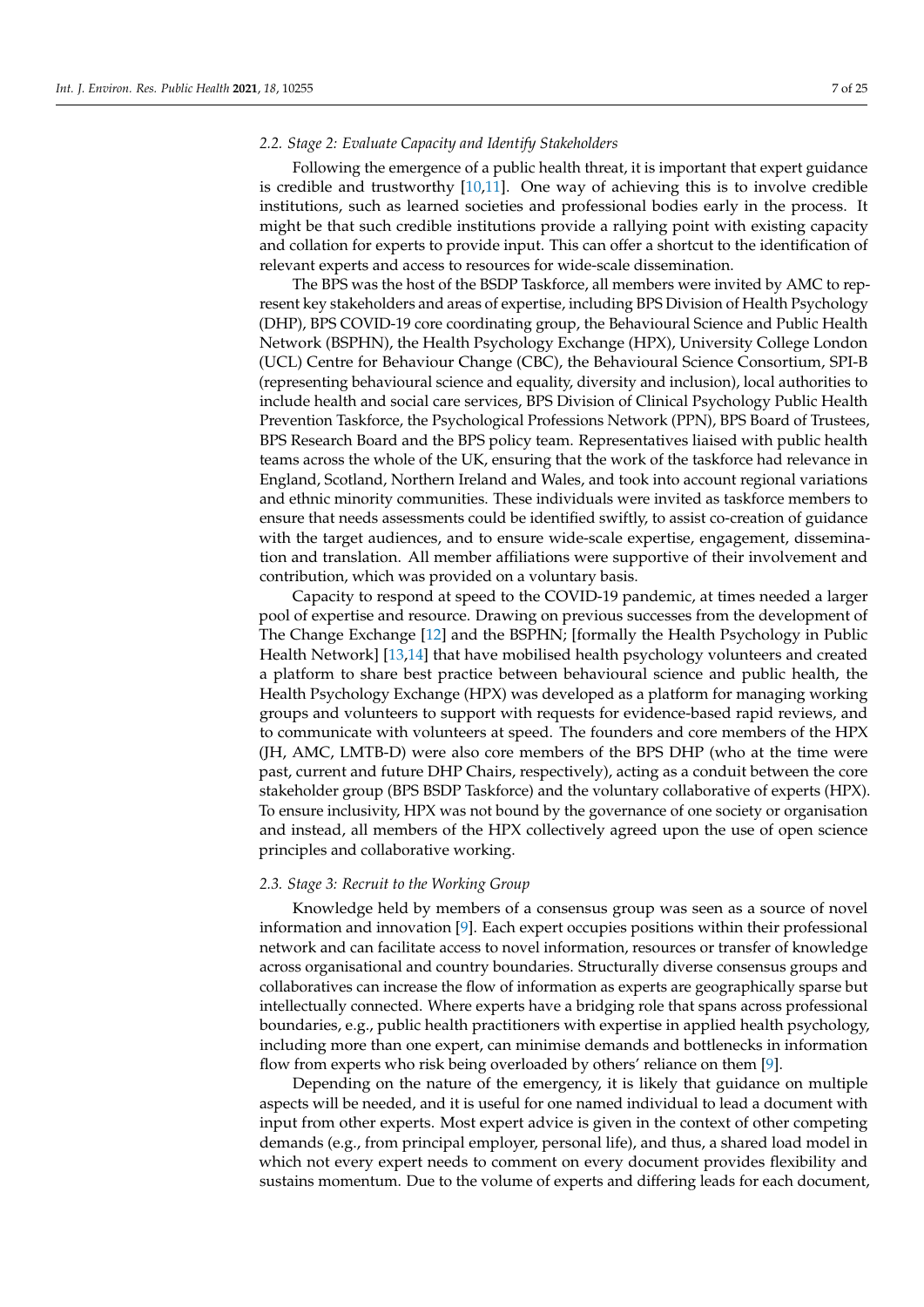it is valuable to foster a 'natural' peer-reviewing process, whereby those less involved in the core writing group become critical friends to draft documents. Documents published by the BPS had two sets of writing groups. Those who created the document based on meeting discussions of need, and those who were not part of the core writing groups who acted as peer-reviewers within the taskforce. Further, at least two members of the BPS policy and publication team also peer-reviewed each document published by the BPS. These latter reviewers were independent of the taskforce and not included in the authorship lists. Reviewer comments and editorial changes were made prior to final publication for all documents.

The COVID-19 Behavioural Science and Disease Prevention Taskforce was created with 13 initial members, expanding to 17 experts ( $n = 12$  female; 5 male), with GWS, VS, TE and AK joining shortly after conception to ensure representation across the four-nations of the United Kingdom (UK), expertise in rapid reviews and equality, diversity and inclusion. Experts were situated in roles within academia ( $n = 11$ ), public health ( $n = 2$ ), the NHS  $(n = 1)$  and related to policy  $(n = 3)$ . Collectively, expertise covered a diverse range of public health domains, including physical activity and sedentary behaviour, smoking cessation, dietary intake, alcohol and drug consumption, medication adherence, health service uptake, health professional behaviour, collective behaviours in emergencies and the role of culture on health. All held expertise in behavioural science and behaviour change. To ensure guidance could be useful across the UK, participants included those working in England, Scotland, Wales and Northern Ireland and across regional divides (e.g., north and south of England). Two were providing advice to Public Health England (one was directly employed), one was employed directly by Public Health Wales and two provided advice directly to Public Health Agencies in Northern Ireland and Scotland via the NHS and University sectors. Two members stood down from the taskforce towards the end of 2020, one was the policy lead for the BPS who left their role to move to another post elsewhere. The other was a clinical psychologist leading a BPS Clinical Psychology Public Health Prevention Taskforce who had stood down from their role and felt unable to contribute to the work of the Behavioural Science and Disease Prevention taskforce as they would have liked due to clinical commitments. Both members who stood down, felt it right to not continue to be included in the published outputs. Details of the core 15 members, can be found in Table [2](#page-10-0) and was published at the onset for transparency [\(https://www.bps.](https://www.bps.org.uk/coronavirus-resources/coordinating-group/behavioural-science) [org.uk/coronavirus-resources/coordinating-group/behavioural-science\)](https://www.bps.org.uk/coronavirus-resources/coordinating-group/behavioural-science) (accessed on 13 August 2021).

The core group was assisted by three wider advisory groups of public health scientists, practitioners and those working in government: (1) the HPX ( $n = 155$ ; led by JH, LMTB-D, AMC and structured using the Open Science Framework [OSF]); (2) the HPX Public Health Forum (n = 38; led by LJML and EW), proposed and supported by the BSDP Taskforce; (3) the BSDP Health Behaviour Working group ( $n = 15$ ; led by AMC and GWS). Members from these groupings were also members of the BSDP main taskforce to facilitate rapid knowledge exchange between the groups. This type of brokerage role is known to facilitate transfer of knowledge and coordinate efforts across a collaborative [\[9\]](#page-23-8). The BSDP Taskforce lead (AMC) was a member of all groupings and aimed to attend all meetings to ensure consistency and dissemination of activities across each work-stream.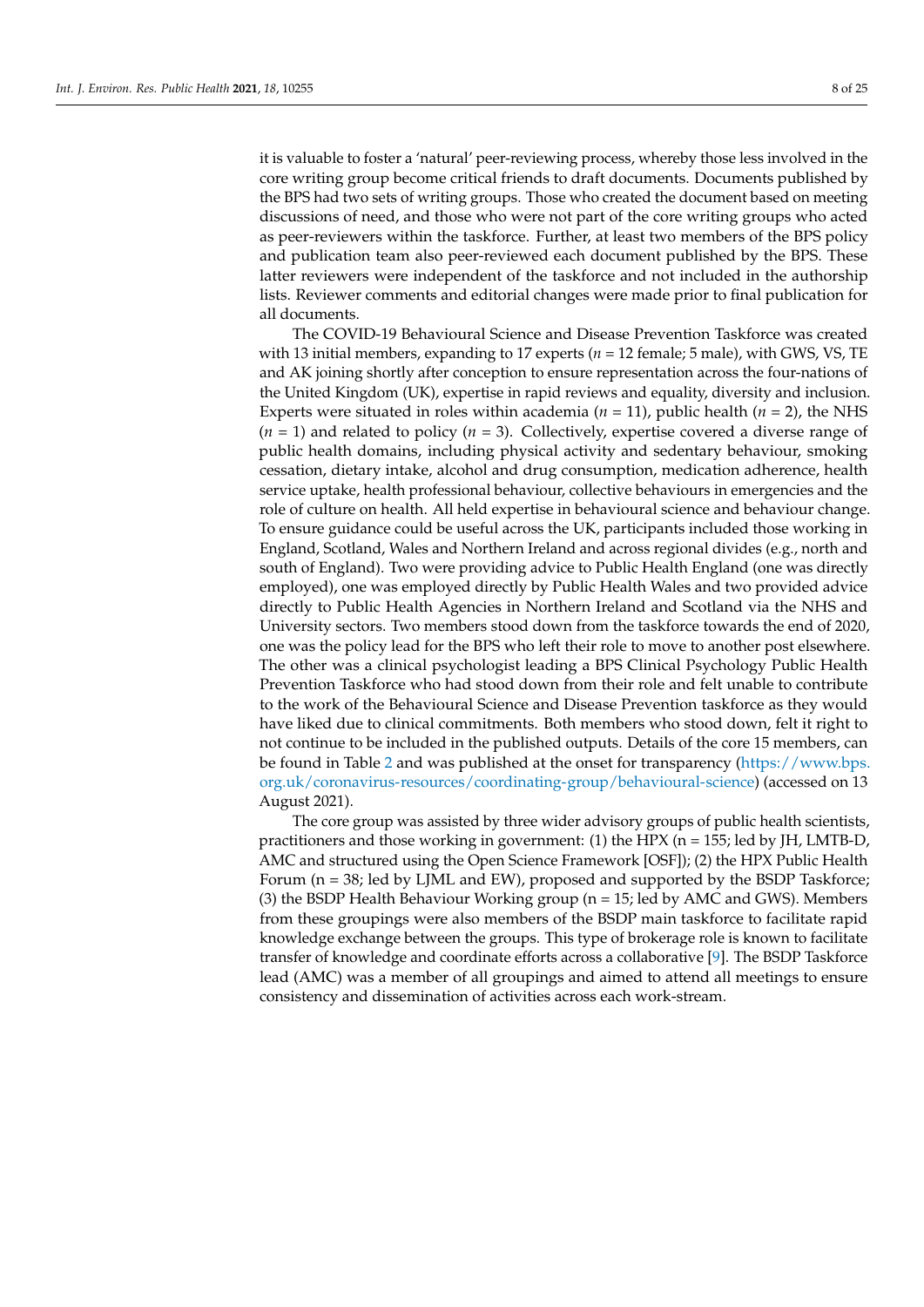| <b>BSDP Taskforce Member</b> | <b>Affiliation and Brief Biography</b>                                                                                                                                                                                                                                                                                                                                                                                                                                                                                                                                                                                                                                                                                                                                                                                                            |
|------------------------------|---------------------------------------------------------------------------------------------------------------------------------------------------------------------------------------------------------------------------------------------------------------------------------------------------------------------------------------------------------------------------------------------------------------------------------------------------------------------------------------------------------------------------------------------------------------------------------------------------------------------------------------------------------------------------------------------------------------------------------------------------------------------------------------------------------------------------------------------------|
| Professor Angel Marie Chater | Registered Health Psychologist (HCPC) and Professor in Health Psychology and Behaviour Change, University of Bedfordshire, UK. Director<br>of the Institute for Sport and Physical Activity Research and Lead of the Centre for Health, Wellbeing and Behaviour Change, University of<br>Bedfordshire. Associate to the University College London Centre for Behaviour Change. Chair of the British Psychological Society's (BPS)<br>Division of Health Psychology (Jul 2019-Jun 2021). Co-founder of the Behavioural Science and Public Health Network (BSPHN) and<br>inaugural Chair. Co-founder of the Health Psychology Exchange (HPX). Consulting Editor of Health Psychology and Behavioural Medicine<br>and Behavioural Science and Public Health journals. Lead of the BPS COVID-19 Behavioural Science and Disease Prevention Taskforce. |
| Dr Gillian W Shorter         | Lecturer in Clinical Psychology, Queen's University Belfast. Co-Director of Drug and Alcohol Research Network, Queen's University Belfast.<br>Public Health Agency Northern Ireland Behaviour Change Cell, North South Alcohol Policy Advisory Board. New Strategic Direction Alcohol<br>and Drugs Advisory Board member. Chair of Digital Interventions Interest Group (Health Informatics) in the MRC/NIHR Trials Methodology<br>Research Partnership. Research Lead for the BPS Division of Health Psychology (2020-2021). Academic Editor/Editorial Board PLoS ONE,<br>Drugs: Education, Prevention, and Policy. Invited member of the BPS COVID-19 Behavioural Science and Disease Prevention Taskforce.                                                                                                                                     |
| Dr Vivien Swanson            | Registered Health Psychologist (HCPC). Reader in Health Psychology and Professional Doctorate Programme Director at the University of<br>Stirling, Scotland, UK. Programme Lead for Health Psychology Professional Practice, NHS Education for Scotland. Member and Past-Chair<br>BPS Division of Health Psychology, Scotland, and member of BPS Qualifications Board (Health Psychology). Founding partner of the Change<br>Exchange Hub at the University of Stirling. Invited member of the BPS COVID-19 Behavioural Science and Disease Prevention Taskforce.                                                                                                                                                                                                                                                                                 |
| Dr Atiya Kamal               | Registered Health Psychologist (HCPC) and Senior Lecturer at Birmingham City University, UK. Participant of SPI-B, the behavioural science<br>subgroup of SAGE, the Ethnicity sub-group of SAGE and the International Best Practice Advisory Group, which provides expert input to the<br>analysis of international responses to the COVID-19 pandemic. Conference Lead for the BPS Division of Health Psychology. Founding partner<br>of The Change Exchange hub at Birmingham City University. Invited member of the BPS COVID-19 Behavioural Science and Disease<br>Prevention Taskforce.                                                                                                                                                                                                                                                      |
| Dr Tracy Epton               | Lecturer in Health Psychology, University of Manchester, UK. Member of the Health Psychology Exchange responsible for coordinating<br>crowd-sourced rapid reviews. Communications Lead for the BPS Division of Health Psychology (2020-2024). Invited member of the BPS<br>COVID-19 Behavioural Science and Disease Prevention Taskforce.                                                                                                                                                                                                                                                                                                                                                                                                                                                                                                         |
| Professor Madelynne A Arden  | Registered Health Psychologist (HCPC) and Professor of Health Psychology at Sheffield Hallam University, UK. Director of the Centre for<br>Behavioural Science and Applied Psychology and the Behavioural Science Consortium. Co-Editor of the British Journal of Health Psychology.<br>Fellow of the Academy of Social Sciences. Co-chair of the Behavioural Science Hub of the Yorkshire and Humber Public Health Network.<br>Invited member of the BPS COVID-19 Behavioural Science and Disease Prevention Taskforce.                                                                                                                                                                                                                                                                                                                          |
| Professor Jo Hart            | Registered Health Psychologist (HCPC), Professor of Health Professional Education and Head of the Division of Medical Education,<br>University of Manchester, UK. Co-founder of The Change Exchange and the Health Psychology Exchange. Works with Health Education<br>England and Public Health England. Past Chair of the BPS Division of Health Psychology (Chair: 2017–2019). Fellow of the European Health<br>Psychology Society and the Academy of Social Sciences. Principal Fellow of Advance HE. Invited member of the BPS COVID-19 Behavioural<br>Science and Disease Prevention Taskforce.                                                                                                                                                                                                                                             |

**Table 2.** Affiliations and biographies of each core member of the British Psychological Society COVID-19 Behavioural Science and Disease Prevention (BSDP) Taskforce.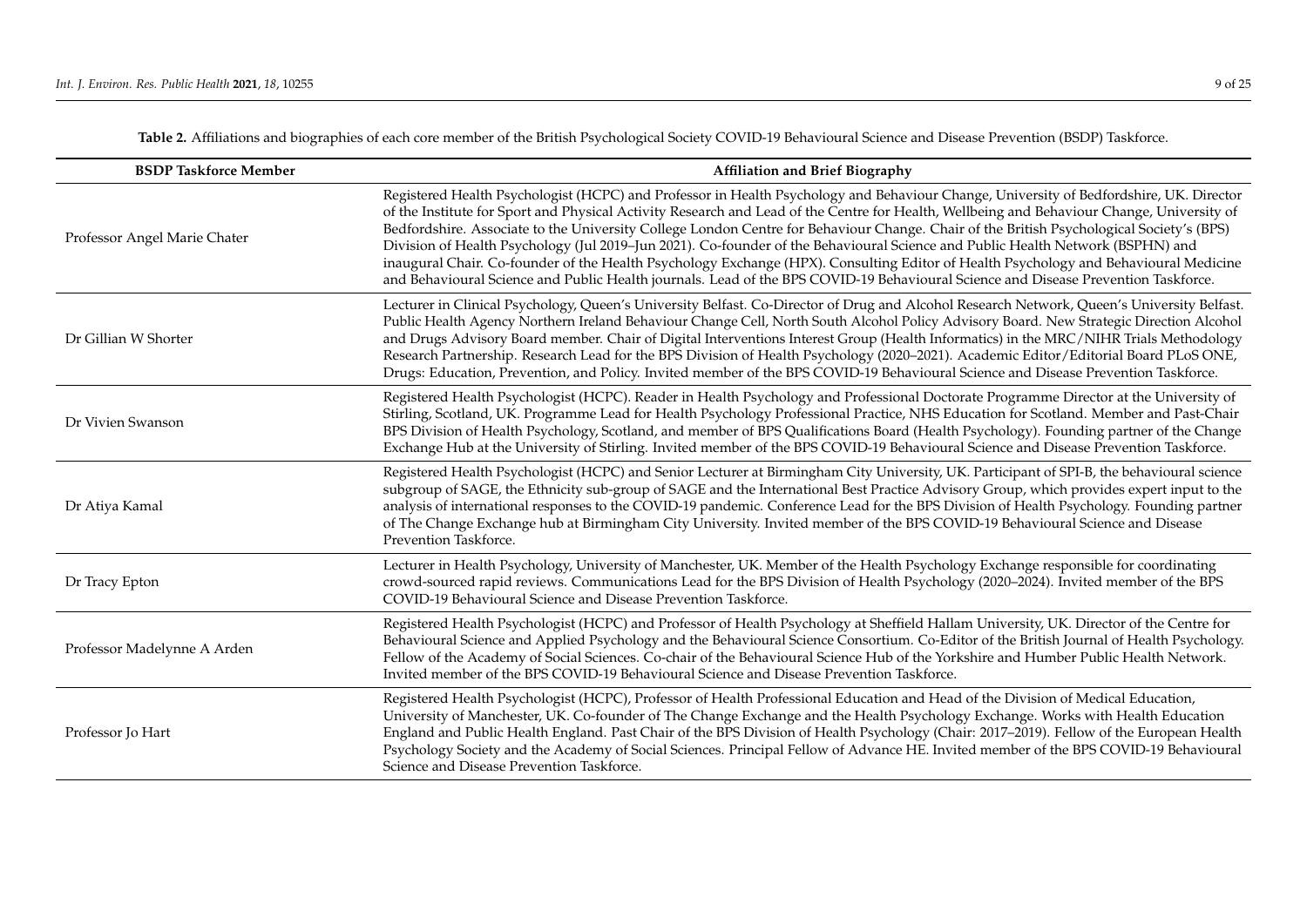**Table 2.** *Cont*.

<span id="page-10-0"></span>

| <b>BSDP Taskforce Member</b>     | <b>Affiliation and Brief Biography</b>                                                                                                                                                                                                                                                                                                                                                                                                                                                                                                                                                                                                                                                                                |
|----------------------------------|-----------------------------------------------------------------------------------------------------------------------------------------------------------------------------------------------------------------------------------------------------------------------------------------------------------------------------------------------------------------------------------------------------------------------------------------------------------------------------------------------------------------------------------------------------------------------------------------------------------------------------------------------------------------------------------------------------------------------|
| Professor Lucie MT Byrne-Davis   | Registered Health Psychologist (HCPC) and Professor of Health Psychology, University of Manchester, UK. Chair of the British Psychological<br>Society's (BPS) Division of Health Psychology (Jun 2021-Jun 2023). Chair of the European Health Psychology Society's United Nations<br>Committee. Psychological Professions Network North-West Workforce Council Board Member for health psychology. Co-founder of The<br>Change Exchange and The Health Psychology Exchange. Fellow of the European Health Psychology Society and Principal Fellow of the<br>Higher Education Academy. Invited member of the BPS COVID-19 Behavioural Science and Disease Prevention Taskforce.                                        |
| Professor John Drury             | Social Psychologist, University of Sussex, UK. Specialises in collective behaviour, including behaviour in emergencies and disasters. Advisor<br>on UK government expert groups (since 2010) on public behaviour in emergencies, including participating in SPI-B and the behavioural<br>subgroup of SAGE during the COVID-19 pandemic. Invited member of the BPS COVID-19 Behavioural Science and Disease Prevention<br>Taskforce.                                                                                                                                                                                                                                                                                   |
| Dr Ellie Whittaker               | Health Improvement Officer in the Public Health Team, North Yorkshire County Council. Co-chair of Health Psychology Exchange Public<br>Health Forum. Health Psychology Champion on BPS Division of Health Psychology Committee (2021-2022). Invited member of the BPS<br>COVID-19 Behavioural Science and Disease Prevention Taskforce.                                                                                                                                                                                                                                                                                                                                                                               |
| Mrs Lesley J M Lewis             | Health Psychologist in Training, Staffordshire University and Registered Public Health Practitioner (UKPHR). Behaviour change specialist,<br>Public Health Wales. Co-chair of Health Psychology Exchange Public Health Forum. Assistant Publication Editor on Behavioural Science and<br>Public Health Network Committee. Invited member of the BPS COVID-19 Behavioural Science and Disease Prevention Taskforce.                                                                                                                                                                                                                                                                                                    |
| Dr Emily McBride                 | Registered Health Psychologist (HCPC) and Senior Research Fellow, Department of Behavioural Science and Health at University College<br>London (UCL), UK. National Institute for Health Research (NIHR) Fellow. Policy Lead for the BPS Division of Health Psychology (Jul<br>2019-Jun 2022). Invited member of the BPS COVID-19 Behavioural Science and Disease Prevention Taskforce.                                                                                                                                                                                                                                                                                                                                |
| Dr Paul Chadwick                 | Registered Clinical and Health Psychologist (HCPC). Associate Professor of Behaviour Change, University College London Centre for<br>Behaviour Change, UK. Lead for the Behavioural and Social Science Strategy in Public Health England. Invited member of the BPS COVID-19<br>Behavioural Science and Disease Prevention Taskforce.                                                                                                                                                                                                                                                                                                                                                                                 |
| Professor Daryl B O'Connor       | Registered Health Psychologist (HCPC) and Professor of Psychology at the University of Leeds, UK. Deputy Chair of the BPS COVID-19 Core<br>Coordinating Group and Co-lead of the BPS COVID-19 Research Priorities Group (2020-21). Chair of the BPS Research Board (2015-2021), BPS<br>Trustee (2015–2021) and Chair of the European Federation of Psychology Associations (EFPA) Board of Scientific Affairs (2017–2021). Past<br>Chair of the BPS Division of Health Psychology and BPS Psychobiology Section. Editor-in-Chief, Cogent Psychology and past joint<br>Editor-in-Chief, Psychology and Health (2011-2019). Invited member of the BPS COVID-19 Behavioural Science and Disease Prevention<br>Taskforce. |
| Professor Christopher J Armitage | Registered Health Psychologist (HCPC), Professor of Health Psychology and Research Director of the Manchester Centre for Health<br>Psychology, University of Manchester, UK. Behavioural Science Research Lead for the NIHR Greater Manchester Patient Safety Translational<br>Research Centre. Past Chair of the British Psychological Society Division of Health Psychology. Fellow of the Academy of Social Sciences.<br>Associate Editor, Psychology and Health (2008-present). Co-lead of the BPS COVID-19 Research Priorities Group (2020-21). Invited member of<br>the BPS COVID-19 Behavioural Science and Disease Prevention Taskforce                                                                       |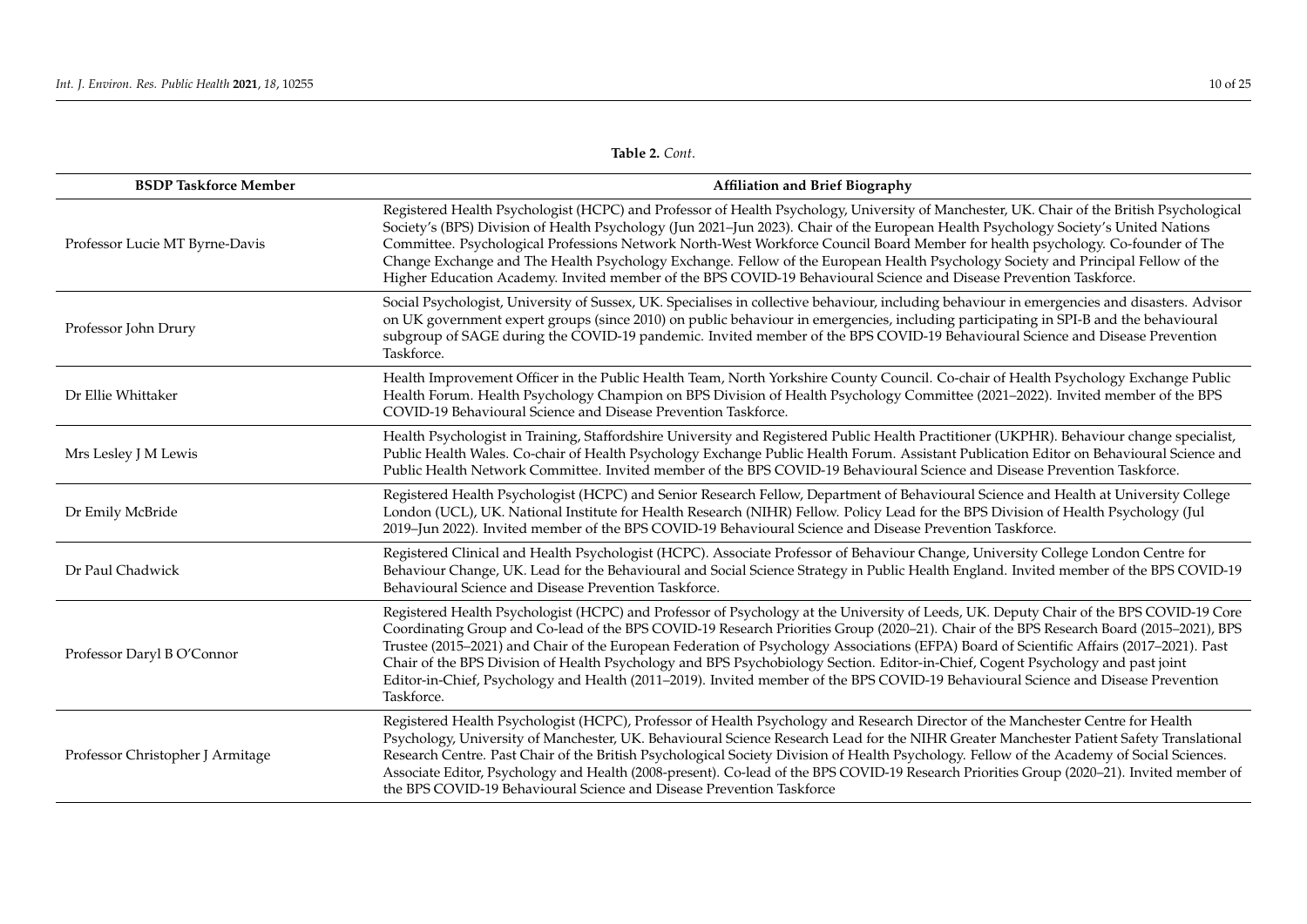A total of eight (AMC, GWS, MAA, DBOC, CJA, JD, JH, TE) were active serving members of editorial teams for peer-reviewed publications and thus exposed to diverse methodologies, topics and areas of knowledge acquisition. All members agreed to adhere to standard good practice ground rules for meetings, including being on time, being openminded and engaging in active listening. In a departure from standard practice, members agreed that all participants should be named authors on generated guidance that had been discussed in their presence during email exchanges and in meetings, regardless of the size of their contribution, unless they wished to recuse themselves or that they could not take responsibility for the content. Where rapid reviews were commissioned, there was a shared commitment to seeing them through to peer-reviewed publication, again to enhance the credibility of the output. On these occasions, a wider team was enlisted from the HPX to produce the review at speed while maintaining scientific integrity.

All members of the working groups agreed to use a single theoretical framework to standardise the approach and reduce conflicting messaging. The work was guided by the use of the Behaviour Change Wheel [\[15,](#page-23-14)[16\]](#page-23-15). This framework has been advocated and used extensively within a public health setting [\[17\]](#page-23-16) and is designed to assist with the development of behaviour change interventions. As the virus that causes COVID-19 can largely be mitigated by changes in behaviour (e.g., hand hygiene, wearing face coverings, physical-distancing) [\[18–](#page-23-17)[20\]](#page-23-18), this was deemed the most appropriate framework to use. Comparable with the 'standard model' in physics, it provided a shared theoretical framework and language within which the taskforce participants could operate that expedited and unified the process. The Behaviour Change Wheel contains several components useful to developing a shared vision of what to include in expert guidance. For example, it contains the capability, opportunity, motivation-behaviour (COM-B) model that condenses vast behaviour change literature, theories and frameworks, and facilitates recommendations for a whole-system approach, considering factors that influence behaviour on a micro, meso and macro level. Data from 2025 adults, gathered from a survey launched 52 days after the first confirmed case of COVID-19 in the United Kingdom, provided good evidence for the ability of COM-B to explain disease prevention behaviours [\[21\]](#page-24-0). These included: touching eyes or mouth, cleaning hands (with soap and water or alcohol-gel), disinfecting home surfaces, and covering nose and mouth with a tissue or sleeve when coughing or sneezing.

The first piece of guidance produced by the BSDP taskforce on 14 April 2020 displayed a COM-B 'roadmap' [\[10\]](#page-23-9) as a template of core open-ended questions for consideration when performing a COM-B behavioural diagnosis for disease prevention behaviours related to COVID-19. This template, based on AMC's Intervention Design, Delivery, Evaluation and Adoption System (IDDEAS) training model for behaviour change [\[22\]](#page-24-1), was then used for subsequent guidance documents tailored to specific health behaviours.

# *2.4. Stage 4: Iteration Task 1*

In a departure from traditional expert consensus procedures, TRICE advocates that:

- (1) Priorities for guidance are informed by the needs of stakeholders;
- (2) The expert group themselves generate, distil and judge the evidence-based content to use in guidance documents
- (3) All work uses a shared theoretical framework
- (4) Guidance is checked with stakeholders prior to publication

The taskforce specified the core 'problem' to be addressed, specifying the relevant behaviour to target for each guidance document, as well as the target audience for each piece of work. The maximum length of each document was specified, based on feedback from key stakeholders (e.g., government officials, those working in policy teams); short and concise was recommended. For the development of each guidance document, the expert group drew on a range of materials, including existing evidence on related coronavirus pandemics such as SARS and MERS, authors pre-COVID-19 expertise in their respective areas, commissioned rapid reviews, emerging empirical evidence, theoretical mapping to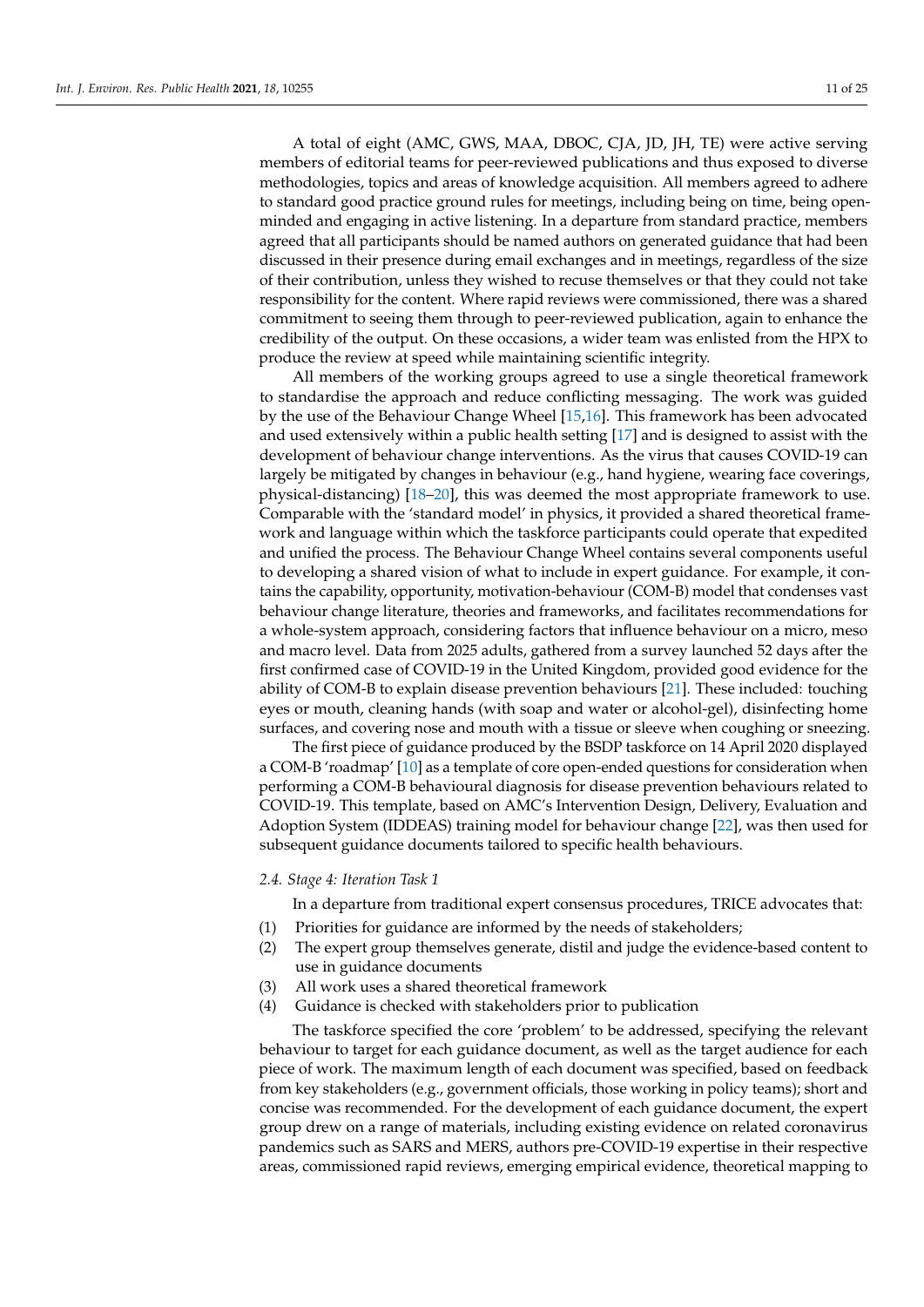novel coronavirus challenges and data from UK government and international sources (e.g., SAGE, Independent SAGE, Office for National Statistics, World Health Organisation).

Technology enabled the implementation and sharing of tasks. Documents were shared via email, moving to Googledocs after the first guidance document, providing editing privileges to all authors to combine materials and comments at speed to facilitate simultaneous real-time collaboration. The wider HPX group used an Open Science Framework (osf.io) as a platform to share documents, including those produced by the BSDP taskforce, that might be useful to others facing similar challenges at a local, national, or international level, and HPX email list (managed by LMTB-D) for rapid requests for information. The Taskforce later moved to the use of a dedicated area of Microsoft Teams to host all materials and continued to work on shared documents to ensure document version control.

# *2.5. Stage 5: Iteration Task 2*

One advantage of TRICE is that it allows experts to consider what are the commitments involved in contributing to expert guidance. Depending on the nature of the emergency, it is likely that numerous meetings will be required in a short period of time, and to ensure attendance, it is useful to inform experts of the nature of the iterative task.

In the present case, experts were initially invited to attend weekly hour-long face-toface virtual meetings (via Zoom) to highlight areas of need, discuss requests from public health colleagues (e.g., via the HPX Public Health Forum) and pre-emptive areas of concern to generate topics for guidance. Meetings were scheduled for the same time and day as agreed by the taskforce, which was weekly for a large part of the first year, moving to fortnightly and then monthly. A member of the core group volunteered to lead each piece of guidance, which they first drafted and circulated to the core group for comment. Use of the COM-B approach and road map allowed for a shared 'template' for guidance development, making draft preparation and iteration more efficient and standardised the dissemination format without compromising message delivery formats. Consensus was achieved through document comments and discussion at meetings. Experts were encouraged to discuss with the wider advisory group and their professional networks in-between meetings to incorporate the latest need, evidence and feedback. All additional contributors were acknowledged.

#### *2.6. Stage 6: Final Draft Review*

As noted above, not every expert needs to comment on every document using the TRICE method, however, to retain a unified voice, it is valuable if the taskforce lead is involved in all core writing groups to maintain consistency. AMC performed this function in the present example. Documents were further circulated for comment and discussed via the wider BPS core COVID-19 Coordinating Group once in final draft. All documents were reviewed by at least two members of BPS staff from the policy and publication team prior to finalisation. It is valuable to have multiple stakeholders and, ideally, non-experts review final documents before publication as part of the peer-review process.

### *2.7. Stage 7: Implementation*

Implementation of expert opinion requires not just the production of documents, but also dissemination through multiple channels of communication, including via face-to-face meetings with stakeholders, press releases, media appearances, and crucially feeding into the key policy making organisations (e.g., SPI-B and public health agencies in the case of the COVID-19 pandemic), to Directors of Public Health and practitioners in public health.

As of spring 2021, the core taskforce had produced 18 peer-reviewed guidance documents, presented in Table [3](#page-19-0) alongside four rapid systematic reviews, an interim evaluation and key information in relation to the process of development. Days until publication differed markedly, from 4 days to 156 (including weekend days). Those that took longer were often due to issues of production through the host organisation (BPS), who were producing guidance for many other work-streams as well as the BSDP Taskforce. What is key is that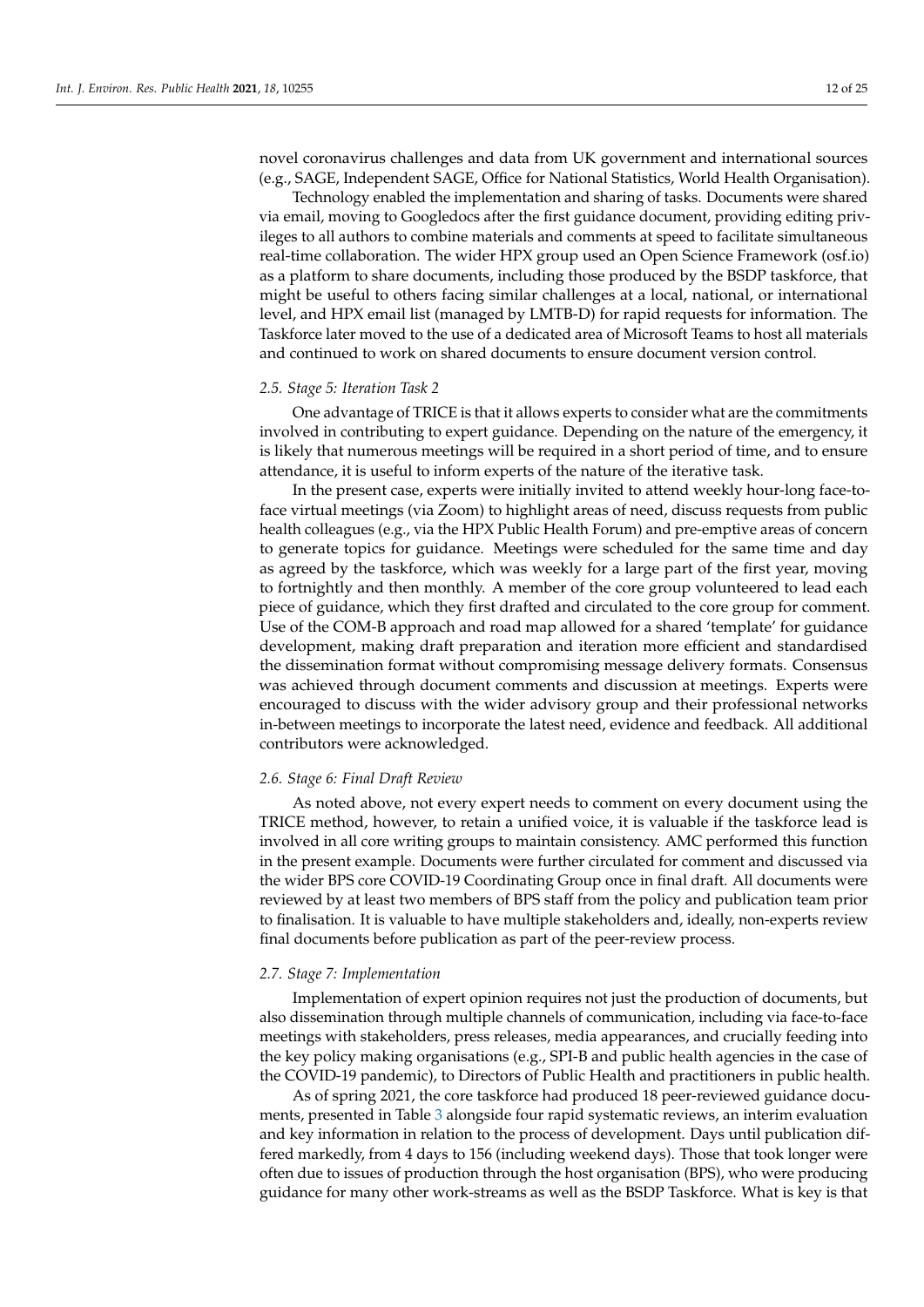the median number of drafts was 7 per guidance document, achieved with a median of 18 experts involved. This is important because expert groups are almost always convened on a voluntary basis. Providing people with an idea of how much resource is needed and for how long it will be needed are important drivers of prosocial behaviour [\[23\]](#page-24-2).

#### *2.8. Stage 8: Evaluation*

Evaluation is a crucial, ongoing, phase in TRICE. It is important to assess the use and impact of guidance produced for policymakers, public health practitioners and the public. This can be achieved through primary research designed to assess awareness and uptake of materials, sustained use of materials and shifts in policy, as well as citations in policy, media and academic circles. Initial evaluations have begun to sense check the work of the BSDP Taskforce, how it has been used and the impact it has had. This includes case studies [\[1\]](#page-23-0) such as that of North Yorkshire County Council whose representative stated: *"The guidance* [\[10\]](#page-23-9) *is included in both the public health and corporate COVID-19 communications plan, meaning that all members of staff who have responsibility for communications across our council have had access to the guidance, and we have discussed how we can use it to make our communications more likely to change behaviour. Our communications staff have found the guidance invaluable and welcomed the way that it was accessible, easy to follow, and 'not too academic.'"* Another example of how this guidance has been used to optimize public health campaigns comes from the City of Wolverhampton Council who said: *"We focus on a community approach throughout our 'Stay Safe Be Kind' campaign which reinforces the idea that individuals should look after each other by minimising the 'I' and focusing on the 'we'"*. These examples draw on specific recommendations from the first guidance document produced by the Taskforce [\[10\]](#page-23-9). Finally, the Aneurin Bevan Local Public Health Team have highlighted that: *"We are using the nine recommendations in the guidance* [\[10\]](#page-23-9) *as a way of quality assuring and optimising our public facing communications ahead of contact tracing commencing in Gwent"*.

The work of the group [\[10](#page-23-9)[,24\]](#page-24-3) has further been used as evidence for SPI-B [\(https://](https://assets.publishing.service.gov.uk/government/uploads/system/uploads/attachment_data/file/888750/7b._20.04.27_SPI-B_behavioural_science_notes_on_symptom_vs_test_based_approaches_S0260.pdf) [assets.publishing.service.gov.uk/government/uploads/system/uploads/attachment\\_data/](https://assets.publishing.service.gov.uk/government/uploads/system/uploads/attachment_data/file/888750/7b._20.04.27_SPI-B_behavioural_science_notes_on_symptom_vs_test_based_approaches_S0260.pdf) [file/888750/7b.\\_20.04.27\\_SPI-B\\_behavioural\\_science\\_notes\\_on\\_symptom\\_vs\\_test\\_based\\_](https://assets.publishing.service.gov.uk/government/uploads/system/uploads/attachment_data/file/888750/7b._20.04.27_SPI-B_behavioural_science_notes_on_symptom_vs_test_based_approaches_S0260.pdf) [approaches\\_S0260.pdf\)](https://assets.publishing.service.gov.uk/government/uploads/system/uploads/attachment_data/file/888750/7b._20.04.27_SPI-B_behavioural_science_notes_on_symptom_vs_test_based_approaches_S0260.pdf) (accessed on 13 August 2021), and translated into Japanese [\(https://](https://psych.or.jp/special/covid19/Behavioural_science_and_disease_prevention/) [psych.or.jp/special/covid19/Behavioural\\_science\\_and\\_disease\\_prevention/\)](https://psych.or.jp/special/covid19/Behavioural_science_and_disease_prevention/) (accessed on 13 August 2021) [\[10\]](#page-23-9). The self-isolation guidance [\[30\]](#page-24-4) has been used verbatim by Directors of Public Health in public-facing videos promoting top tips to enable self-isolation [\(https://](https://www.youtube.com/embed/QILZienYmls) [www.youtube.com/embed/QILZienYmls\)](https://www.youtube.com/embed/QILZienYmls) (accessed on 13 August 2021, and in recommen-dations by Public Health Wales [\(https://phw.nhs.wales/publications/publications1/self](https://phw.nhs.wales/publications/publications1/self-isolation-confidence-adherence-and-challenges-behavioural-insights-from-contacts-of-cases-of-covid-19-starting-and-completing-self-isolation-in-wales/)[isolation-confidence-adherence-and-challenges-behavioural-insights-from-contacts-of-case](https://phw.nhs.wales/publications/publications1/self-isolation-confidence-adherence-and-challenges-behavioural-insights-from-contacts-of-cases-of-covid-19-starting-and-completing-self-isolation-in-wales/)s[of-covid-19-starting-and-completing-self-isolation-in-wales/\)](https://phw.nhs.wales/publications/publications1/self-isolation-confidence-adherence-and-challenges-behavioural-insights-from-contacts-of-cases-of-covid-19-starting-and-completing-self-isolation-in-wales/) (accessed on 13 August 2021). The NHS have created a version of the guidance on what to do after the first dose of the vaccine [\[39\]](#page-25-0) [\(http://www.airedale-trust.nhs.uk/wp/wp-content/uploads/2021/0](http://www.airedale-trust.nhs.uk/wp/wp-content/uploads/2021/05/NHS-after-your-first-vaccine-guidance.pdf) [5/NHS-after-your-first-vaccine-guidance.pdf\)](http://www.airedale-trust.nhs.uk/wp/wp-content/uploads/2021/05/NHS-after-your-first-vaccine-guidance.pdf) (accessed on 13 August 2021), and with the support of taskforce members, Lifebuoy have used the hand hygiene guidance to assist in the development of a wide-scale school hand hygiene programme [\(http://www.](http://www.lordblytonprimaryschool.co.uk/wp-content/uploads/2020/10/07_-Leaflet_for_Parents_Guardians.pdf) [lordblytonprimaryschool.co.uk/wp-content/uploads/2020/10/07\\_-Leaflet\\_for\\_Parents\\_](http://www.lordblytonprimaryschool.co.uk/wp-content/uploads/2020/10/07_-Leaflet_for_Parents_Guardians.pdf) [Guardians.pdf\)](http://www.lordblytonprimaryschool.co.uk/wp-content/uploads/2020/10/07_-Leaflet_for_Parents_Guardians.pdf) (accessed on 13 August 2021). Future evaluations will draw on formal research methods and reporting to fully evaluate the use of the series of guidance documents and the impact they have had on the behaviours of policymakers, public health officials and the general population.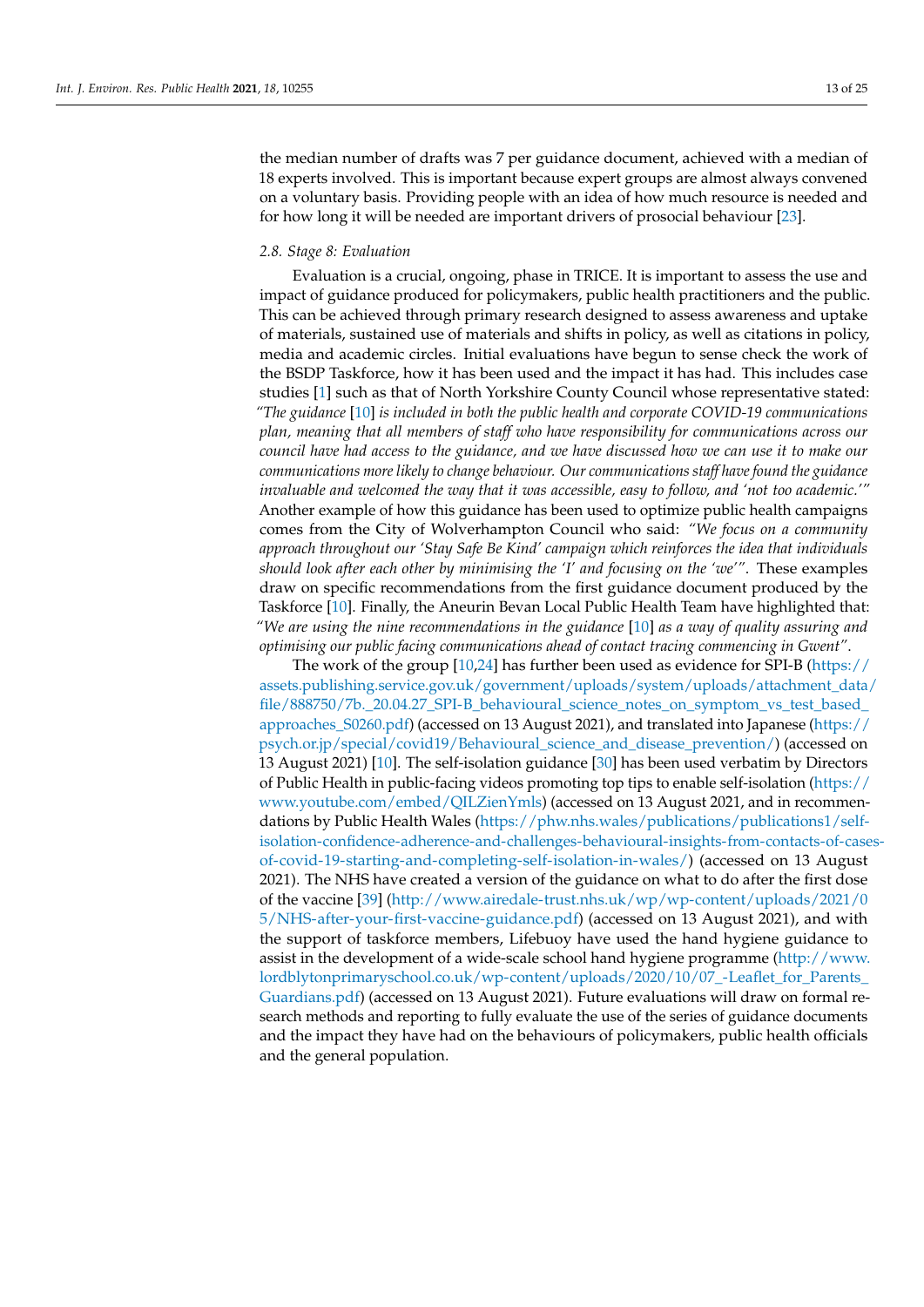| <b>Type of Document</b>         | <b>Authors, Title and Link</b>                                                                                                                                                                                                                                                                                                                                         | Date<br><b>Started</b> | Date Published           | Days to Publish<br>(Incl. Weekend) | N of Experts | N of<br><b>Meetings</b> | N of Drafts<br>Incl.<br>Production |
|---------------------------------|------------------------------------------------------------------------------------------------------------------------------------------------------------------------------------------------------------------------------------------------------------------------------------------------------------------------------------------------------------------------|------------------------|--------------------------|------------------------------------|--------------|-------------------------|------------------------------------|
| Guidance [10]                   | Chater et al., (2020). Behavioural science and disease<br>prevention: Psychological guidance.<br>https://www.bps.org.uk/sites/www.bps.org.uk/<br>files/Policy/Policy%20-%20Files/Behavioural%20<br>science%20and%20disease%20prevention%20-%20<br>Psychological%20guidance%20for%20optimising%<br>20policies%20and%20communication.pdf (accessed<br>on 13 August 2021) | $29 - 03 - 20$         | 14-04-20                 | 16                                 | 13           | 2                       |                                    |
| Evidence synthesis<br><b>24</b> | Thorneloe et al., (2020). Scoping review of mobile<br>phone app uptake and engagement to inform digital<br>contact tracing tools for COVID-19.<br>https://psyarxiv.com/qe9b6/ (accessed on 13<br>August 2021)                                                                                                                                                          | $21 - 04 - 20$         | $25-04-20$<br>(preprint) | 4                                  | 17           | 6                       |                                    |
| Guidance<br>$[25]$              | Arden et al., (2020). Behavioural science and success of<br>the proposed UK digital contact tracing application for<br>Covid-19.<br>https://www.bps.org.uk/sites/www.bps.org.uk/<br>files/Policy/Policy%20-%20Files/Behavioural%20<br>science%20-%20digital%20contact%20tracing%20<br>for%20Covid-19.pdf (accessed on 13 August 2021)                                  | 15-05-20               | $04 - 06 - 20$           | 20                                 | 15           | 2                       | ۰,                                 |

**Table 3.** Outputs generated from the British Psychological Society COVID-19 Behavioural Science and Disease Prevention Taskforce and the process of rapid consensus for production.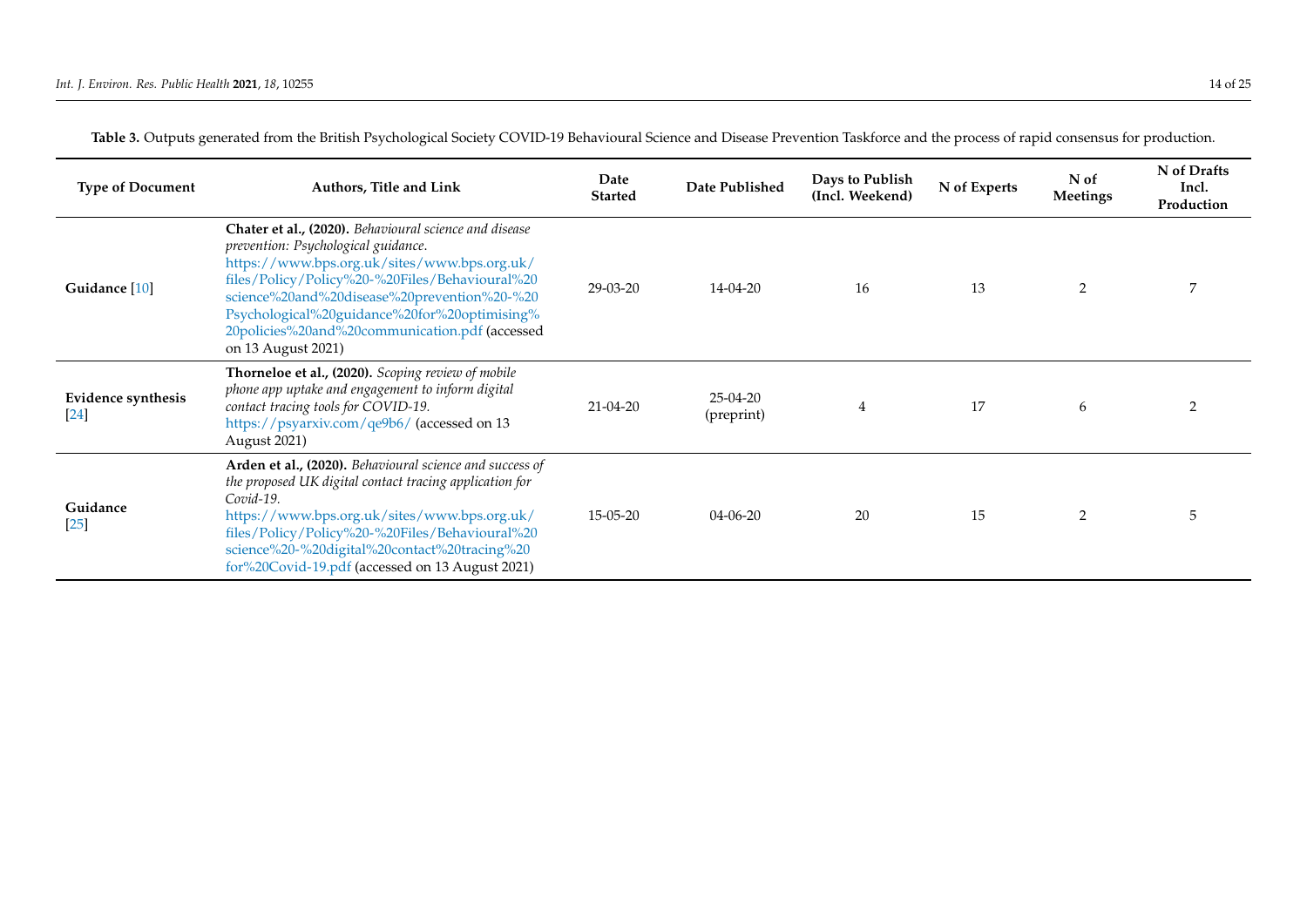|                                        |                                                                                                                                                                                                                                                                                                                                                                                                                                                                                                                                                                                       | rapic <i>J.</i> Com.   |                        |                                    |                        |                  |                                    |
|----------------------------------------|---------------------------------------------------------------------------------------------------------------------------------------------------------------------------------------------------------------------------------------------------------------------------------------------------------------------------------------------------------------------------------------------------------------------------------------------------------------------------------------------------------------------------------------------------------------------------------------|------------------------|------------------------|------------------------------------|------------------------|------------------|------------------------------------|
| <b>Type of Document</b>                | Authors, Title and Link                                                                                                                                                                                                                                                                                                                                                                                                                                                                                                                                                               | Date<br><b>Started</b> | Date Published         | Days to Publish<br>(Incl. Weekend) | N of<br><b>Experts</b> | N of<br>Meetings | N of Drafts<br>Incl.<br>Production |
| Evidence-synthesis<br>[linked]<br>[26] | Ghio et al., (2020). What influences people's responses to<br>public health messages for managing risks and preventing<br>disease during public health crises? A rapid review of the<br>evidence and recommendations.<br>https://psyarxiv.com/nz7tr/ (accessed on 13 August<br>2021)                                                                                                                                                                                                                                                                                                  | 04-06-20               | 13-07-20<br>(preprint) | 39                                 | 23                     | 15               |                                    |
| $[27]$<br>[28]                         | Keyworth et al., (2020). What are the most effective public<br>health messages for managing risks and preventing disease<br>during public health crises? Linked PROSPERO record.<br>https://www.crd.york.ac.uk/prospero/display_record.<br>php?RecordID=188704 (accessed on 13 August 2021)<br>Lawes-Wickwar et al. (2021). A rapid systematic review<br>of public responses to health messages encouraging<br>vaccination against infectious diseases in a pandemic or<br>epidemic. Vaccines, 9(2), 72.<br>https://www.mdpi.com/2076-393X/9/2/72/htm<br>(accessed on 13 August 2021) |                        |                        |                                    |                        |                  |                                    |
| Guidance/Thought<br>piece<br>$[29]$    | Armitage et al., (2020). Why simply asking people to<br>self-isolate won't cut it. BPS Blog.<br>https:<br>//www.bps.org.uk/blogs/bps-communications-team/<br>why-simply-asking-people-self-isolate-wont-cut-it<br>(accessed on 13 August 2021)                                                                                                                                                                                                                                                                                                                                        | $04 - 06 - 20$         | $30 - 06 - 20$         | 26                                 | 11                     |                  | 3                                  |
| Guidance<br>$[30]$                     | Arden et al., (2020). Encouraging self-isolation to prevent<br>the spread of COVID-19.<br>https://www.bps.org.uk/sites/www.bps.org.uk/files/<br>Policy/Policy%20-%20Files/Encouraging%20self-<br>isolation%20to%20prevent%20the%20spread%20of%20<br>Covid-19.pdf (accessed on 13 August 2021)                                                                                                                                                                                                                                                                                         | $04 - 06 - 20$         | $07-09-20$             | 95                                 | 16                     | 9                | 11                                 |

**Table 3.** *Cont*.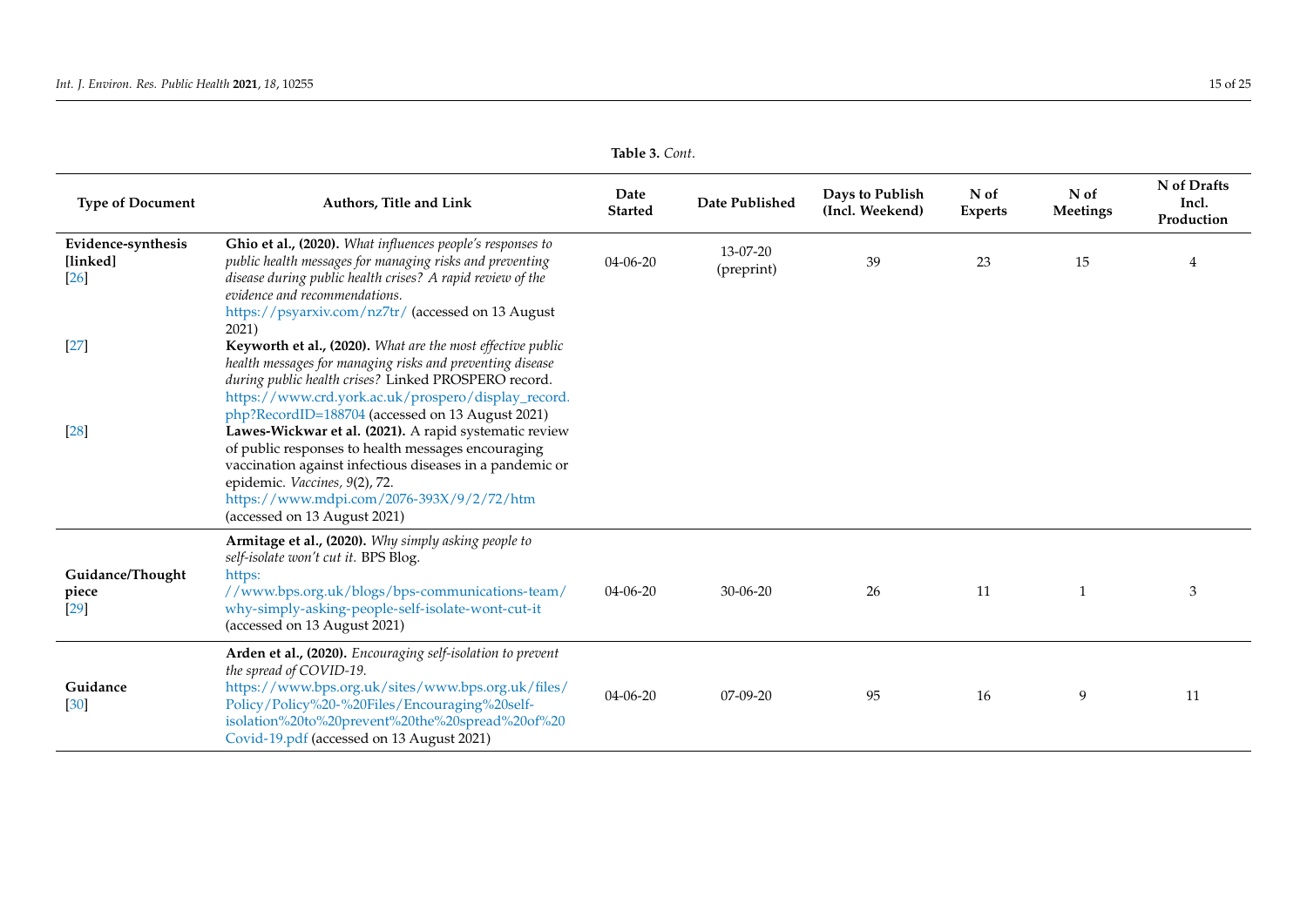| <b>Type of Document</b>        | Authors, Title and Link                                                                                                                                                                                                                                                                             | Date<br><b>Started</b> | Date Published | Days to Publish<br>(Incl. Weekend) | N of<br><b>Experts</b> | N of<br>Meetings | N of Drafts<br>Incl.<br>Production |
|--------------------------------|-----------------------------------------------------------------------------------------------------------------------------------------------------------------------------------------------------------------------------------------------------------------------------------------------------|------------------------|----------------|------------------------------------|------------------------|------------------|------------------------------------|
| Guidance<br>$[31]$             | Byrne-Davis, et al., (2020a). Encouraging hand hygiene in<br>the community.<br>https://www.bps.org.uk/sites/www.bps.org.uk/files/<br>Policy/Policy%20-%20Files/Encouraging%20hand%20<br>hygiene%20in%20the%20community.pdf (accessed on 13<br><b>August 2021)</b>                                   | $26 - 06 - 20$         | 24-07-20       | 28                                 | 18                     | 4                | 11                                 |
| Guidance<br>$[32]$             | Byrne-Davis, et al., (2020b). The Psychology of Hand<br>Washing.<br>https://www.bps.org.uk/coronavirus-resources/<br>public/handwashing (accessed on 13 August 2021)                                                                                                                                | $01 - 07 - 20$         | $06 - 08 - 20$ | 36                                 | 18                     | 6                | 6                                  |
| Guidance<br>$\lceil 33 \rceil$ | Chater, Abdin, Dryden, et al., (2020). COVID-19 Public<br>Health Road Map: Physical Activity. https://www.bps.org.<br>uk/sites/www.bps.org.uk/files/Policy/Policy%20-%<br>20Files/Covid-19%20Public%20Health%20Road%20<br>Map%20%E2%80%93%20Physical%20activity.pdf<br>(accessed on 13 August 2021) | $28 - 05 - 20$         | $27-10-20$     | 155<br>(linked series)             | 19                     | $\overline{2}$   | 10                                 |
| Guidance<br>$[34]$             | Chater, Abdin, Shorter, et al., (2020). COVID-19 Public<br>Health Road Map: Sedentary Behaviour. https://www.bps.<br>org.uk/sites/www.bps.org.uk/files/Policy/Policy%20<br>-%20Files/Covid-19%20Public%20Health%20Road%20<br>Map%20-%20Sedentary%20behaviour.pdf (accessed on<br>13 August 2021)    | 28-05-20               | 27-10-20       | 155<br>(linked series)             | 18                     | 2                | 10                                 |
| Guidance<br>$[35]$             | Whittaker, et al., (2020). COVID-19 Public Health Road<br>Map: Eating Behaviour.<br>https://www.bps.org.uk/sites/www.bps.org.uk/files/<br>Policy/Policy%20-%20Files/Covid-19%20Public%20<br>Health%20Road%20Map%20-%20Eating%20behaviour.<br>pdf (accessed on 13 August 2021)                       | 28-05-20               | 27-10-20       | 155<br>(linked series)             | 18                     | $\overline{2}$   | 10                                 |

**Table 3.** *Cont*.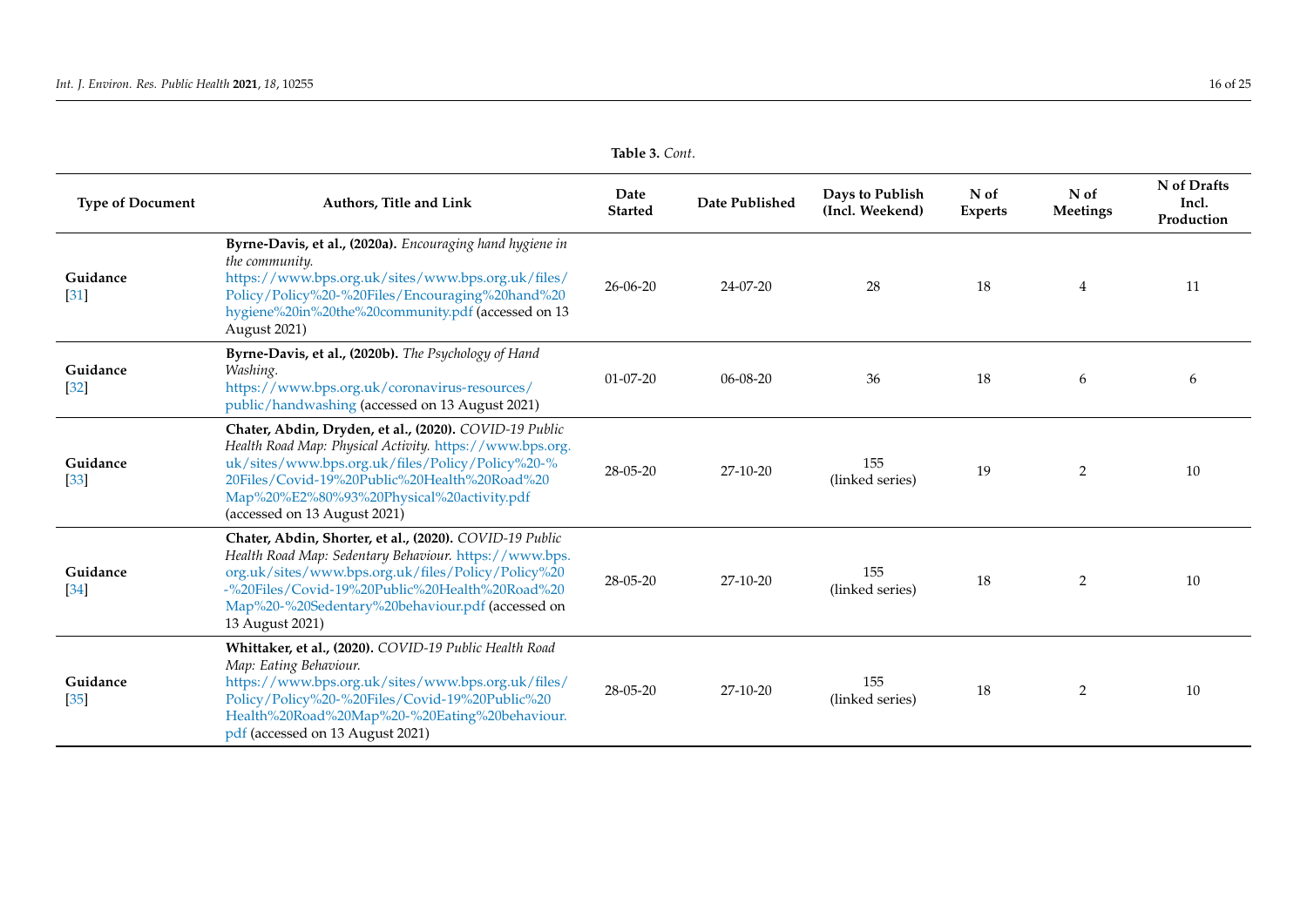|                             |                                                                                                                                                                                                                                                                                             | ravit J. Com.          |                |                                    |                        |                  |                                    |
|-----------------------------|---------------------------------------------------------------------------------------------------------------------------------------------------------------------------------------------------------------------------------------------------------------------------------------------|------------------------|----------------|------------------------------------|------------------------|------------------|------------------------------------|
| <b>Type of Document</b>     | Authors, Title and Link                                                                                                                                                                                                                                                                     | Date<br><b>Started</b> | Date Published | Days to Publish<br>(Incl. Weekend) | N of<br><b>Experts</b> | N of<br>Meetings | N of Drafts<br>Incl.<br>Production |
| Guidance<br>$[36]$          | Knowles, et al., (2020). COVID-19 Public Health Road<br>Map: Stopping Smoking.<br>https://www.bps.org.uk/sites/www.bps.org.uk/files/<br>Policy/Policy%20-%20Files/Covid-19%20Public%20<br>Health%20Road%20Map%20-%20Stopping%20<br>smoking.pdf (accessed on 13 August 2021)                 | 28-05-20               | 27-10-20       | 155<br>(linked series)             | 18                     | $\overline{2}$   | 10                                 |
| Guidance<br>$[37]$          | Shorter, et al., (2020). COVID-19 Public Health Road Map:<br>Alcohol Consumption.<br>https://www.bps.org.uk/sites/www.bps.org.uk/files/<br>Policy/Policy%20-%20Files/Covid-19%20Public%20<br>Health%20Road%20Map%20-%20Alcohol%20<br>consumption.pdf (accessed on 13 August 2021)           | 28-05-20               | 27-10-20       | 155<br>(linked series)             | 19                     | 3                | 10                                 |
| Guidance<br>$[38]$          | Jenkinson, et al., (2020). COVID-19 Public Health Road<br>Map: Sleep Hygiene.<br>https://www.bps.org.uk/sites/www.bps.org.uk/files/<br>Policy/Policy%20-%20Files/Covid-19%20Public%20<br>Health%20Road%20Map%20-%20Sleep%20hygiene.<br>pdf (accessed on 13 August 2021)                     | 28-05-20               | 27-10-20       | 155<br>(linked series)             | 18                     | 3                | 10                                 |
| Interim evaluation<br>$[2]$ | Chater et al., (2020). Health psychology, behavioural<br>science, and Covid-19 disease prevention. Health<br>Psychology Update, 29 SI, 3-9                                                                                                                                                  | 23-06-20               | 19-07-20       | 26                                 | 15                     | 3                | 3                                  |
| Guidance<br>$[11]$          | Epton et al., (2020). Delivering effective public health<br>campaigns during COVID-19.<br>https://www.bps.org.uk/sites/www.bps.org.uk/files/<br>Policy/Policy%20-%20Files/Delivering%20effective%<br>20public%20health%20campaigns%20during%20<br>Covid-19.pdf (accessed on 13 August 2021) | $21 - 09 - 20$         | 17-11-20       | 57                                 | 19                     | 3                | 10                                 |

**Table 3.** *Cont*.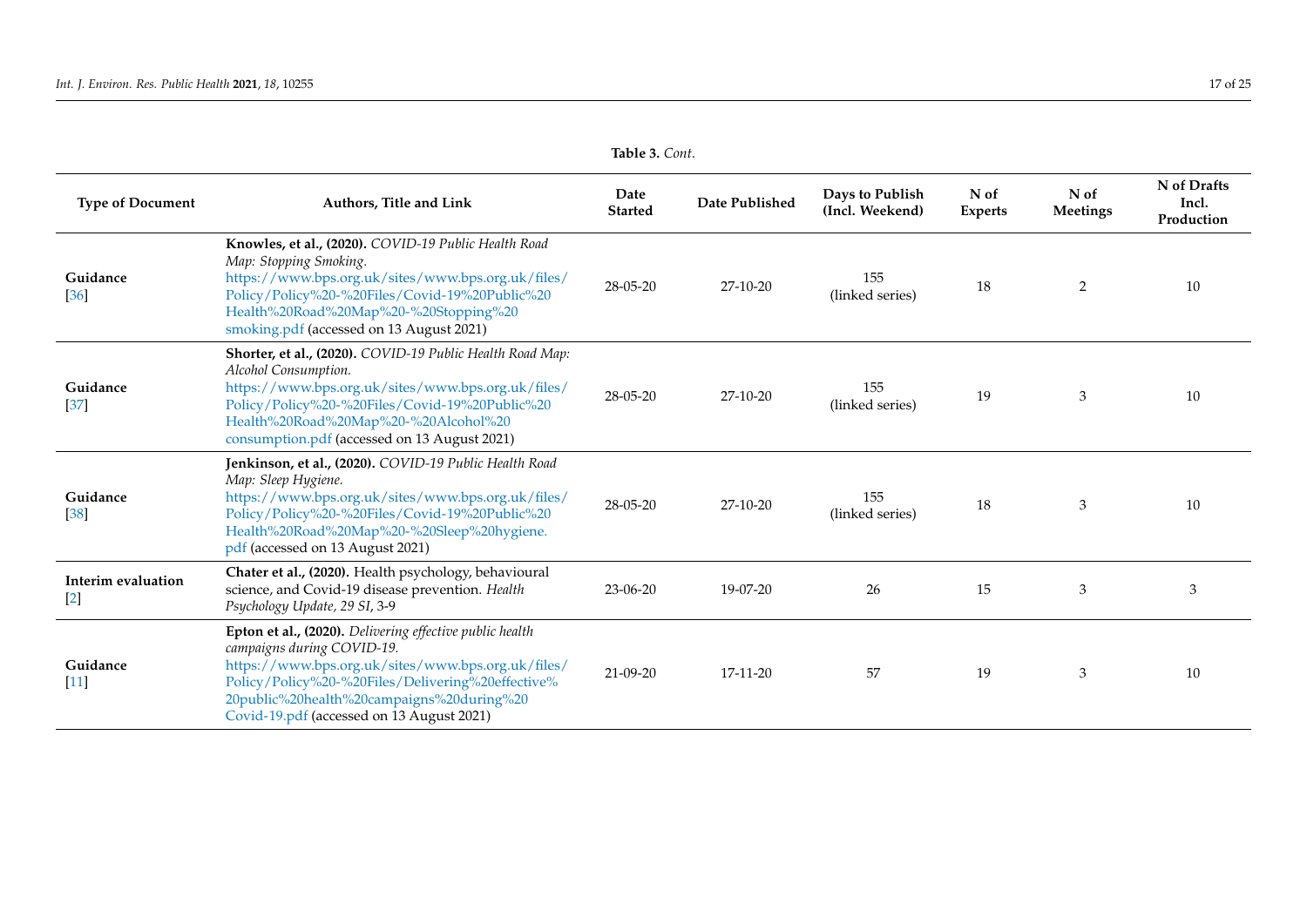| <b>Type of Document</b>      | Authors, Title and Link                                                                                                                                                                                                                                                                                                                                               | Date<br><b>Started</b> | Date Published | Days to Publish<br>(Incl. Weekend) | N of Experts | N of<br>Meetings | N of Drafts<br>Incl.<br>Production |
|------------------------------|-----------------------------------------------------------------------------------------------------------------------------------------------------------------------------------------------------------------------------------------------------------------------------------------------------------------------------------------------------------------------|------------------------|----------------|------------------------------------|--------------|------------------|------------------------------------|
| Guidance<br>$[39]$           | Arden et al., (2021). Guidance following first<br><i>vaccination dose.</i><br>https://www.bps.org.uk/sites/www.bps.org.uk/<br>files/Policy/Policy%20-%20Files/Guidance%20<br>following%20your%20first%20vaccination%20dose.<br>pdf (accessed on 13 August 2021)                                                                                                       | $10 - 02 - 21$         | $01 - 03 - 21$ | 19                                 | 15           | $\overline{2}$   | 7                                  |
| Guidance<br>$[40]$           | Epton et al., (2021). Optimising vaccination uptake for<br>COVID-19<br>https://www.bps.org.uk/sites/www.bps.org.uk/<br>files/Policy/Policy%20-%20Files/Optimising%20<br>vaccine%20uptake.pdf (accessed on 13 August 2021)                                                                                                                                             | $04 - 02 - 21$         | $01 - 04 - 21$ | 56                                 | 17           | $\overline{2}$   | 7                                  |
| Guidance/Briefing<br>$[41]$  | McBride et al., (2021). Behavioural science investment<br>needed to mitigate long-term health impacts of COVID-19<br>https://www.bps.org.uk/sites/www.bps.org.uk/<br>files/Policy/Policy%20-%20Files/Behavioural%20<br>Science%20Investment%20Needed%20to%20<br>Mitigate%20the%20Long-Term%20Health%20<br>Impacts%20of%20Covid-19.pdf (accessed on 13<br>August 2021) | $11 - 01 - 21$         | 16-06-21       | 156                                | 15           | 5                |                                    |
| Evidence synthesis<br>$[42]$ | Epton et al. (2021). Systematic review of<br>interventions to promote the performance of physical<br>distancing behaviours during pandemics/epidemics<br>of infectious diseases spread via aerosols or droplets.<br>https://psyarxiv.com/rn4vb/ (accessed on 13<br>August 2021)                                                                                       | 15-01-21               | 13-06-21       | 149                                | 30           | 5                | 3                                  |

**Table 3.** *Cont*.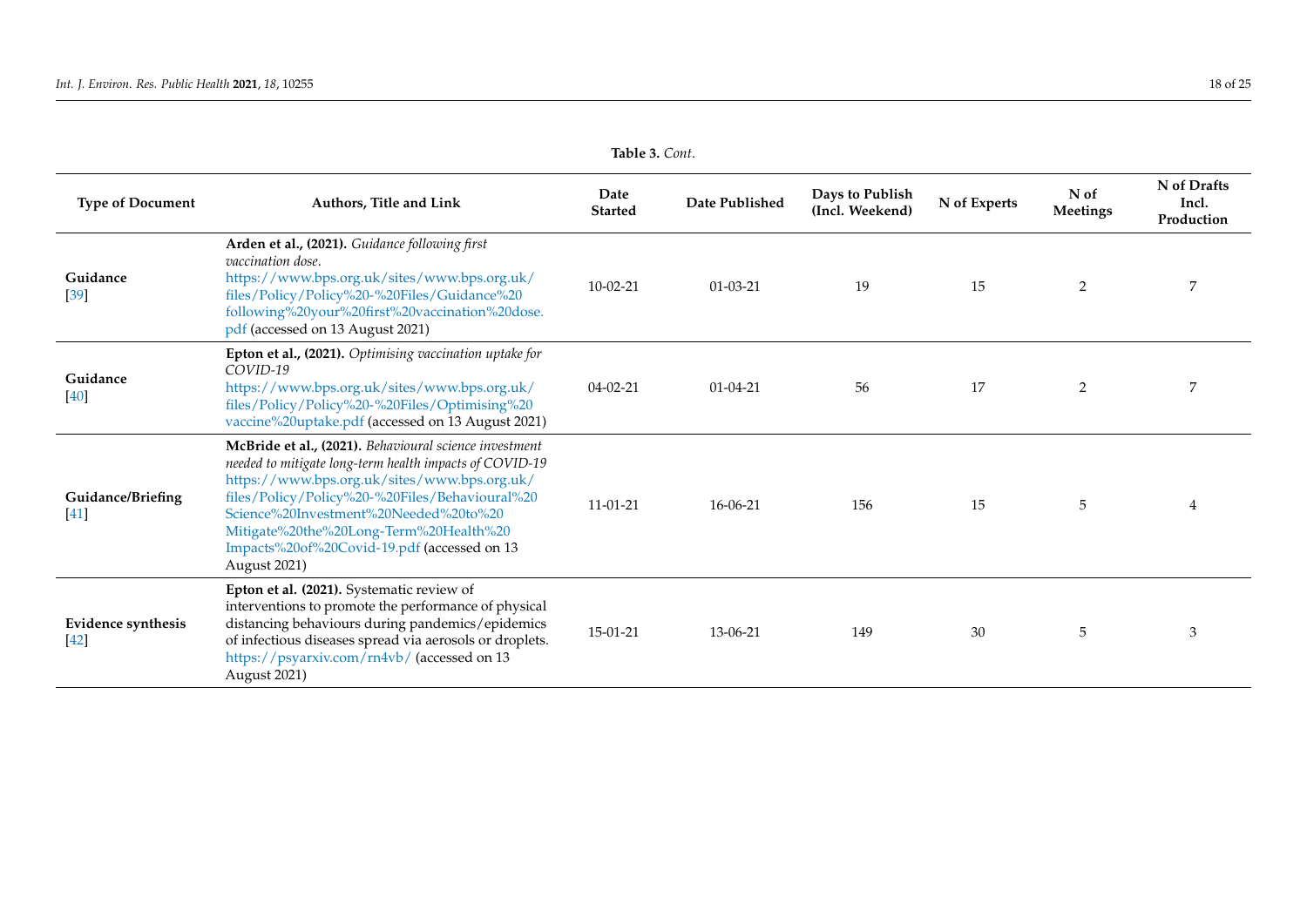<span id="page-19-0"></span>

| Taple 5. Com.                       |                                                                                                                                                                                                                                                                                                                                                                                 |                        |                |                                    |              |                  |                                    |  |
|-------------------------------------|---------------------------------------------------------------------------------------------------------------------------------------------------------------------------------------------------------------------------------------------------------------------------------------------------------------------------------------------------------------------------------|------------------------|----------------|------------------------------------|--------------|------------------|------------------------------------|--|
| <b>Type of Document</b>             | Authors, Title and Link                                                                                                                                                                                                                                                                                                                                                         | Date<br><b>Started</b> | Date Published | Days to Publish<br>(Incl. Weekend) | N of Experts | N of<br>Meetings | N of Drafts<br>Incl.<br>Production |  |
| Guidance<br>$[43]$                  | Hart et al., (2021). Optimising physical distancing o<br>reduce the spread of Covid-19: Behavioural science and<br>disease prevention guidance for public health<br>https://www.bps.org.uk/sites/www.bps.org.uk/<br>files/Policy/Policy%20-%20Files/Optimising%20<br>physical%20distancing%20to%20reduce%20the%20<br>spread%20of%20Covid-19.pdf (accessed on 13<br>August 2021) | $19-0.5-21$            | $02 - 08 - 21$ | 6                                  | 16           | 4                |                                    |  |
| Guidance/Thought<br>piece<br>$[44]$ | Drury et al., (2021). The psychology of 'Freedom<br>Day': How did the public behave<br>https://thepsychologist.bps.org.uk/psychology-<br>freedom-day (accessed on 13 August 2021)                                                                                                                                                                                               | $04 - 08 - 21$         | $09 - 08 - 21$ | 5                                  | 15           |                  |                                    |  |

**Table 3.** *Cont*.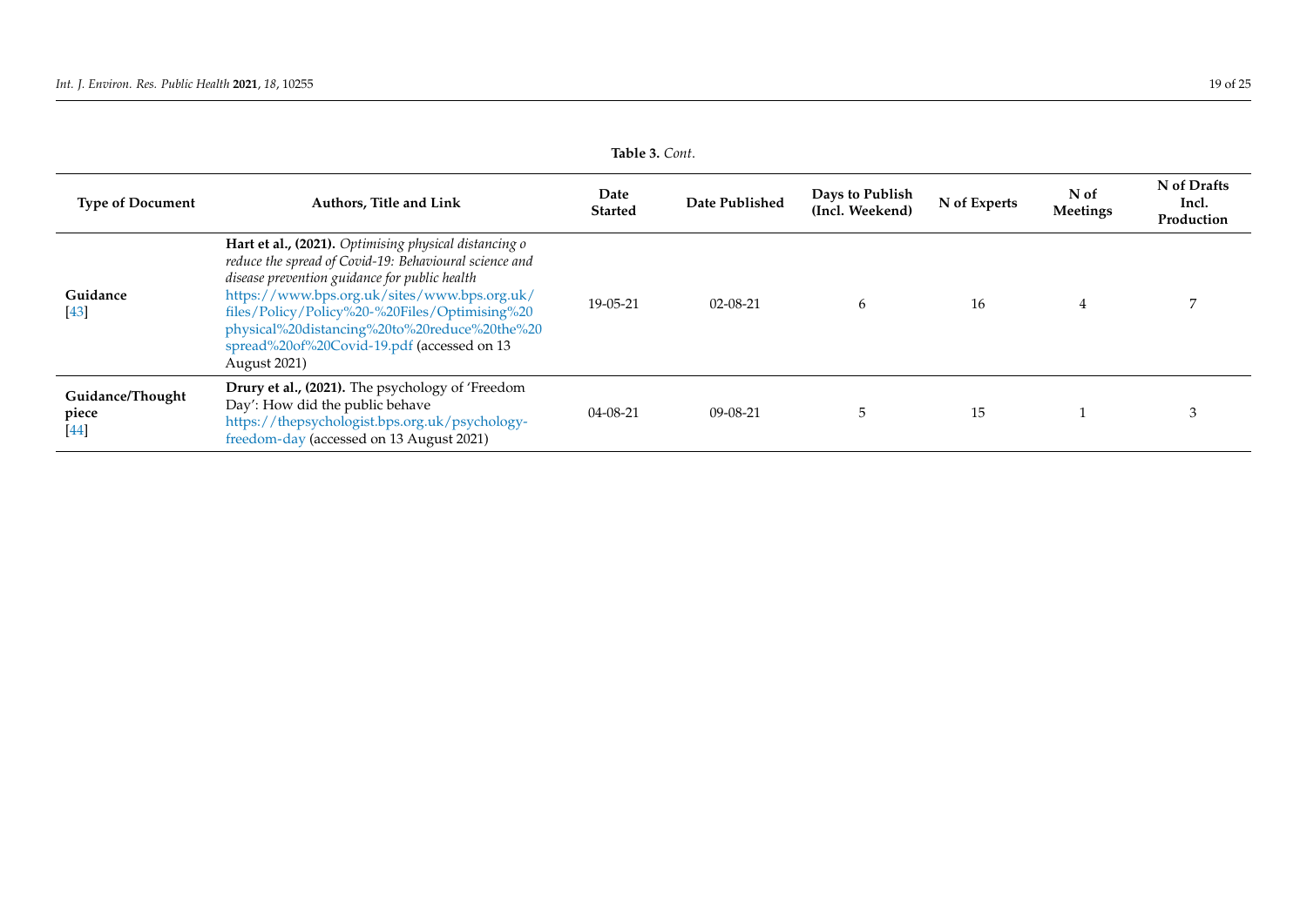# **3. Discussion**

This paper highlights important considerations for future investment and a new expert consensus approach that is better suited to rapid responsiveness than traditional consensus approaches. TRICE draws on established consensus methods such as the Delphi, nominal and consensus meeting methodologies by defining the theme or problem to be examined and drawing on experts to achieve consensus through an iterative process. The process of knowledge production in TRICE differs from other methods in the preparation for consensus, the lack of anonymity and the suitability for online collaboration. TRICE advocates a collaborative, open and consultative 8-stage approach, which draws on various members holding bridging roles between stakeholders (e.g., academic and public health) and brokering/boundary-spanning roles for rapid mobilisation and critique of shared knowledge and expertise to address the problem. Using this approach, teams of approximately 15–18 experts can produce high-quality, evidence-based guidance at speed.

This can be facilitated by regular (starting at weekly) face-to-face meetings, having one lead per guidance document, and a lead for the oversight group. Target audiences, length of document and strategic goals in terms of impact should be agreed early on and stakeholder involvement is integral to the process from start to finish. Unlike consensus meetings, which may require considerable preparation and evidence assembly prior to meetings [\[3\]](#page-23-2), the TRICE approach utilises the multi-stakeholder experience to produce the evidence at speed cognisant of the practicalities of application to the problem. Documents had approximately seven iterations to reach publication quality in which the evidence underpinning recommendations can be challenged, clarified and resolved. To minimise bias, there should be an effective system in place for internal expert review and external review by at least two non-experts.

Taking this rapid consensus approach enabled a collective psychologically informed response to the COVID-19 pandemic, at speed, during a time when expertise was called upon from across the UK nations. This work, and the continued request for support, has highlighted the important contribution of behavioural science, and more specifically health psychology and behaviour change, in the pandemic response [\[19](#page-23-22)[,45](#page-25-9)[,46\]](#page-25-10). This was a novel, efficient and effective approach, building on existing collaborations, and new partnerships with a group who shared the enthusiasm and drive to support the global response.

#### *3.1. Strengths*

TRICE provides a framework to guide rapid mobilisation of experts, which draws on existing and new partnerships. The validity of group consensus is higher than individual knowledge development [\[47\]](#page-25-11) and the TRICE framework outlines a clear process of obtaining consensus at each stage, which can be replicated in other settings. The realtime collaboration on documents from people with a range of expertise and the ability to produce high-quality guidance very rapidly at very low financial cost was a positive achievement. It is important to acknowledge the informal and voluntary nature of this work. Although not formally resourced, it represented a considerable contribution to and investment in the health and wellbeing of society by a range of public health agencies, universities, practitioners and a national learned society and charity, the British Psychological Society. Different perspectives from experts working in different areas but who apply the same theoretical frameworks to health issues, facilitated the efficient application of theory to the novel challenges posed by COVID-19. This highlights the importance of having an agreed, widely used and understood theoretical approach. Furthermore, two of the authors (PC, AMC) were members of the UCL Centre for Behaviour Change, where the chosen theoretical approach, the BCW had been developed, which facilitated its appropriate use. The field of behavioural science also benefits generally from existing excellent collaborative communication and working links, and the ability to draw on international high-quality evidence, which was very relevant to provide guidance during the COVID-19 pandemic. While the target audience for this work was predominately decision-makers and public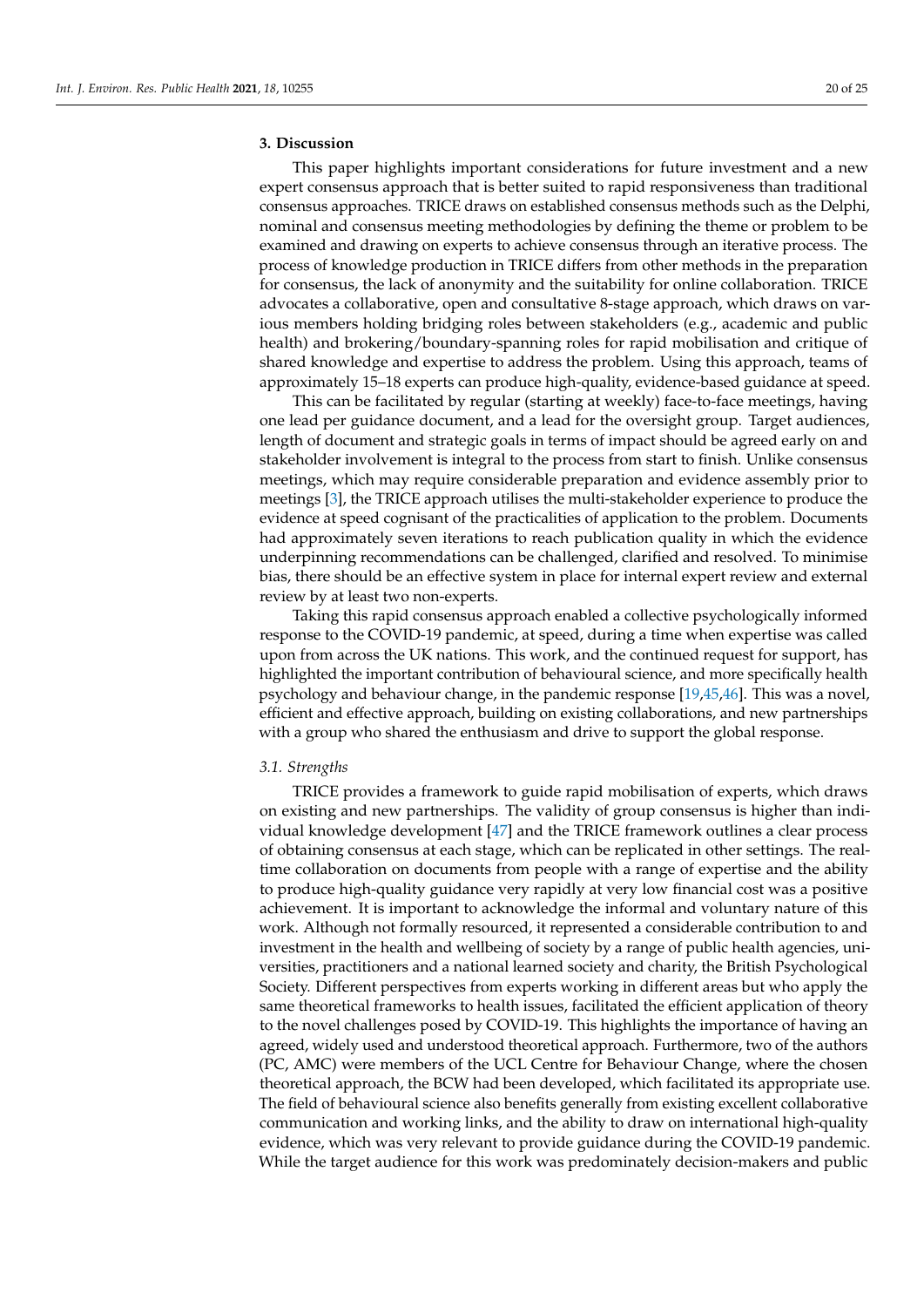health teams, there is scope to use this approach to generate further guidance specifically for the general population.

The UK has a system of devolved delivery of health services. This means that healthcare policies and implementation can vary, thus guidance requires adaptation to context. Unified perspectives from across the UK ensured the guidance was adaptable to the four nations and reflected commonalities in priorities and behaviours to target. This was facilitated by identifying gatekeepers in each of the different nations who understand and are connected to local public health systems and understand the different contexts. Recommendations, although UK-specific, can, and have been utilised by other countries.

#### *3.2. Challenges*

The challenges experienced mirror challenges of other voluntary schemes during the pandemic where volunteer projects have had an impact but at the cost of longer-term fatigue and over-work among volunteers if they are not supported with resources [\[48\]](#page-25-12). Voluntary contributions on top of already high workloads meant that time was limited and often spilled outside of 'working hours,' making the process challenging. This was commonly seen across psychology during the pandemic [\[49\]](#page-25-13). This is not a sustainable model and funding for rapid consensus approaches should be considered and made available in the future; a call to action made both by this group [\[41\]](#page-25-14) and others [\[50\]](#page-25-15). Financial resourcing is also likely to speed up processes further, as those involved voluntarily could dedicate more time if the role was part of paid work. Relying on the goodwill of those involved risks burnout and should be avoided. This requires establishing clear limits and boundaries on the part of those involved in the voluntary 'acute' phase on responding to a global health crisis. However, this paper highlights the likely time commitments involved, from the likely number of experts, while contributing in a voluntary capacity. An investment in behavioural science, and specifically health psychology, in all public health teams as a norm [\[41\]](#page-25-14) would further expedite future consensus work.

Management of documents and iterations that were in some instances shared via email necessitated a good tracking system, and at times multiple versions needed to be collated. Using Googledocs overcame this issue, and the Taskforce are now using Microsoft Teams to host all materials.

Delays also occurred in the early phase of the linked series of health behaviour documents, while agreeing on a template for the content and presentation of material that would be most helpful to the target audience, who were in this case, public health officials and policymakers. It was also reliant on six documents (public health roadmaps for physical activity, sedentary behaviour, eating behaviour, alcohol consumption, stopping smoking and sleep hygiene) being ready to be launched together, each with different lead authors, rather than working on standalone documents. They also included a wider writing group. This led to a longer production time to ensure there was a coherent consensus running through all six documents. We wanted to streamline the content to have a similar format as much as possible to make is easier for our target audience (e.g., public health officials) to use the content and understand the process of behaviour change (e.g., identify problem and target population, specify target behaviour to deal with problem, highlight COM-B drivers of behaviour, highlight policy options to influence change), and provide links for support. Sending documents to production also led to some delay, with several editorial corrections needed to ensure a seamless series and approximately a two-week turn-around from draft document to published material. This was due to the sheer pace and volume at which the BPS production team were working, and this would be another area where greater resource would be beneficial in future pandemics.

# **4. Conclusions**

The TRICE approach used through the BPS COVID-19 Behavioural Science and Disease Prevention taskforce, and the guidance documents produced, have been disseminated widely with global impact. This approach to the development of such material and the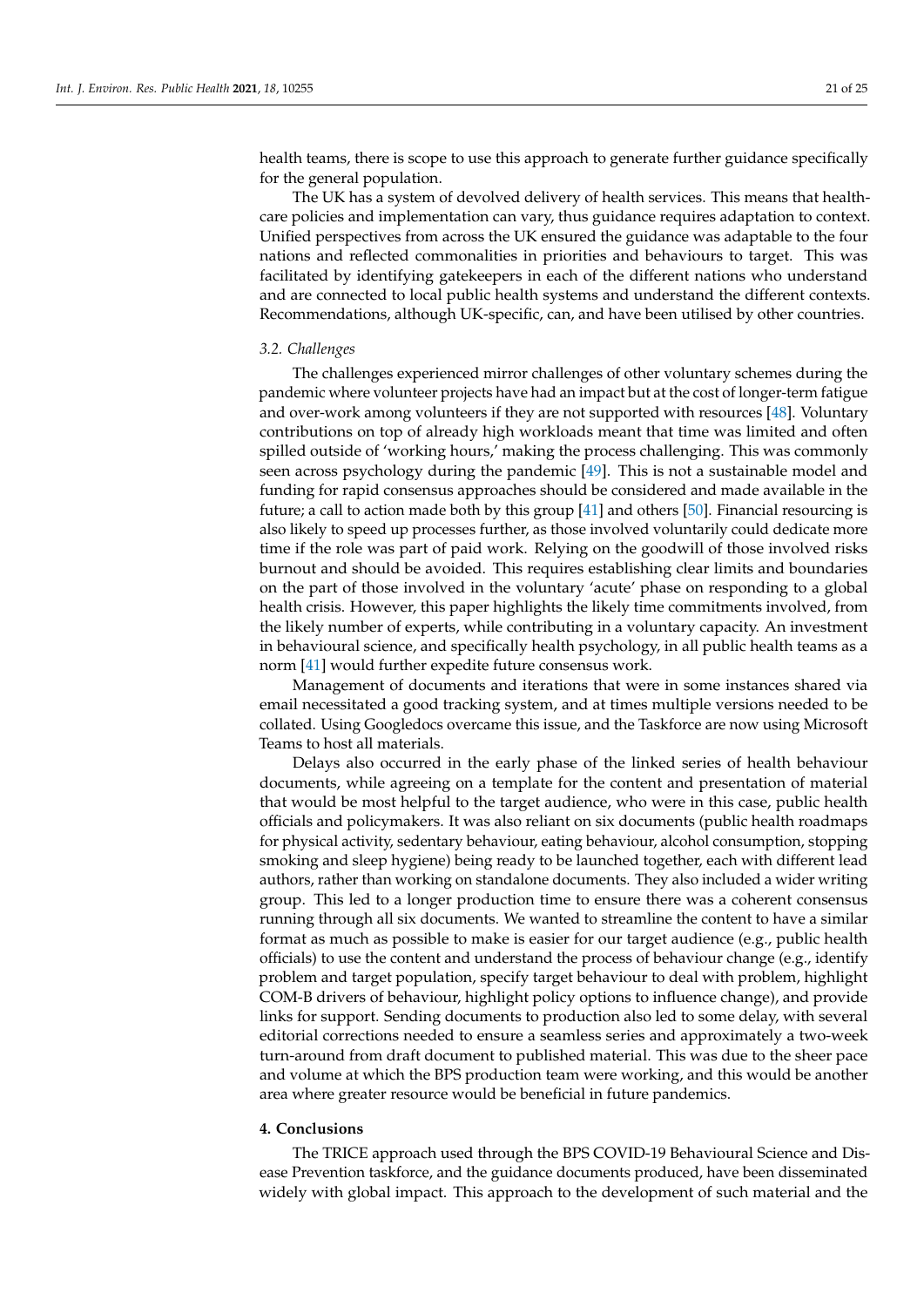way in which it has been presented extends current methodologies in this area and can be used as a template for future work. The taskforce will now focus their attention on an evaluation of the impact of these documents on the global efforts to reduce the number of COVID-19 cases.

**Author Contributions:** A.M.C. and C.J.A. conceptualised this work, with contributions from all authors. A.M.C. and C.J.A. prepared the draft and then led a small writing group consisting of G.W.S., V.S., A.K. and T.E. to each write sections. All lead authors of guidance documents (A.M.C., C.J.A., M.A.A., T.E., L.M.T.B.-D., E.W., G.W.S., J.H., E.M., J.D.) provided information related to production. M.A.A., J.D., J.H., D.B.O., L.J.M.L. and P.C. acted as critical friends in the internal peer-review process. All authors have read and agreed to the published version of the manuscript.

**Funding:** This work received no external funding. Each member of the taskforce volunteered their time, which was partly funded by their respective employers for which we are grateful.

**Institutional Review Board Statement:** Not applicable. This paper reports on an action-based method to generate expert consensus through the British Psychological Society's COVID-19 Behavioural Science and Disease Prevention Taskforce. Ethical approval was not needed; all authors were core members of the taskforce.

**Informed Consent Statement:** Not applicable. Informed consent was given by all experts to be named in this article.

**Data Availability Statement:** All guidance documents and reviews detailed in this paper are available through open-access by following the relevant hyperlinks.

**Acknowledgments:** We would like to acknowledge and thank past President of the British Psychological Society, Professor David Murphy, for his leadership in the initiation of the British Psychological Society core COVID-19 Coordinating group and relevant work-streams. Further resources from this core group can be found here: <https://www.bps.org.uk/coronavirus-resources> (accessed on 13 August 2021). We would further like to acknowledge all those who have given their time generously as part of the BPS COVID-19 Behavioural Science and Disease Prevention Taskforce, the Health Psychology Exchange (HPX) and the relevant working groups below: BSDP Taskforce: Angel Chater (Taskforce Lead), Madelynne Arden, Christopher Armitage, Lucie Byrne-Davis, Paul Chadwick, John Drury, Tracy Epton, Jo Hart, Atiya Kamal, Lesley Lewis, Emily McBride, Daryl O'Connor, Gillian W Shorter, Vivien Swanson, Sam Thompson, Eleanor Whittaker, Saskia Perriard-Abdoh (BPS Policy); The HPX Public Health Forum: Lesley Lewis (co-lead), Ellie Whittaker (co-lead), Shanara Abdin, Shareen Ali, Terry Ally, Madelynne Arden, Suhana Begum, Oana Ciocanel, Michelle Constable, Jennifer Dryden, Angela Fletton, Lucy Gate, Daniela Ghio, Lucy Gunatillake, Jo Hall, Astryd Jamieson, Grainne Johnston, Leah Jones, Atiya Kamal, Nicky Knowles, Paulina Kuczynska, Rebecca Mellor, Jo Meola, Abigail Moffat, Alison Morrow, Kerry Murphy, Katie Needham, Mike Oliver, Hannah Proudfoot, Vickie Rowland, Anna Sallis, Gillian Shorter, Lucie Smith, Lisa Sutherland, Foyeke Tolani, Fiona Ulph, Judit Varkonyi-Sepp, Angel Chater (HPX/BSDP Taskforce conduit); The BSDP Health Behaviour Working Group: Angel Chater (co-lead), Gillian W Shorter (co-lead), Neil Howlett, Nicky Knowles, Lesley Lewis, Ellie Whittaker, Shanara Abdin, Elizabeth Jenkinson, Shenede Coppin, Hannah Family; Atiya Kamal; Sarah Chapman; Christopher Armitage; Madelynne Arden, Jenifer Dryden, Myles-Jay Linton, Jason Ellis.

**Conflicts of Interest:** There are no competing interests. To note, Chater was supported by the British Psychological Society (BPS) in her role as Chair of the BPS Division of Health Psychology. Armitage is supported by the NIHR Manchester Biomedical Research Centre and the NIHR Greater Manchester Patient Safety Translational Research Centre. These funders had no role in the design of the study; in the collection, analyses, or interpretation of data; in the writing of the manuscript, or in the decision to publish the results.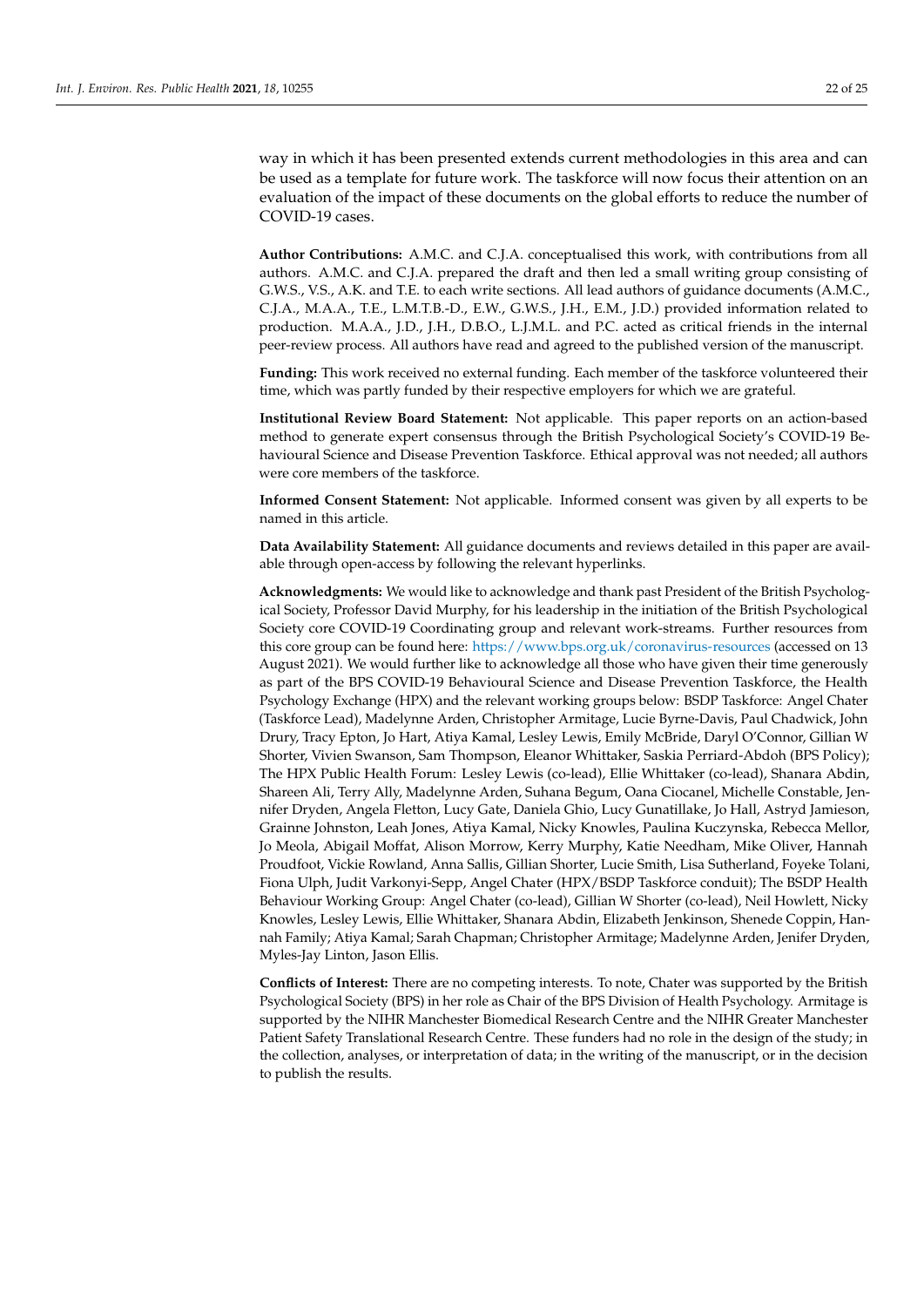# <span id="page-23-20"></span>**References**

- <span id="page-23-0"></span>1. Chater, A.; Whittaker, E.; Lewis, L.; Arden, M.A.; Byrne-Davis, L.; Chadwick, P.; Drury, J.; Epton, T.; Hart, J.; Kamal, A.; et al. Health psychology, behavioural science, and Covid-19 disease prevention. *Health Psychol. Update* **2020**, *29*, 3–9. Available online: <https://uobrep.openrepository.com/handle/10547/624801> (accessed on 13 August 2021).
- <span id="page-23-19"></span><span id="page-23-1"></span>2. Michie, S.; Rubin, G.J.; Amlot, R. Behavioural science must be at the heart of the public health response to COVID-19. *BMJ*. 28 February 2020. Available online: [https://blogs.bmj.com/bmj/2020/02/28/behavioural-science-must-be-at-the-heart-of-the](https://blogs.bmj.com/bmj/2020/02/28/behavioural-science-must-be-at-the-heart-of-the-public-health-response-to-covid-19/)[public-health-response-to-covid-19/](https://blogs.bmj.com/bmj/2020/02/28/behavioural-science-must-be-at-the-heart-of-the-public-health-response-to-covid-19/) (accessed on 13 August 2021).
- <span id="page-23-21"></span><span id="page-23-2"></span>3. Shorter, G.W.; Heather, N.; Bray, J.W.; Giles, E.L.; Holloway, A.; Barbosa, C.; Berman, A.H.; O'Donnell, A.J.; Clarke, M.; Stockdale, K.J.; et al. The 'Outcome Reporting in Brief Intervention Trials: Alcohol' (ORBITAL) framework: Protocol to determine a core outcome set for efficacy and effectiveness trials of alcohol screening and brief intervention. *Trials* **2017**, *18*, 1–7. [\[CrossRef\]](http://doi.org/10.1186/s13063-017-2335-3)
- <span id="page-23-3"></span>4. McMillan, S.S.; King, M.; Tully, M.P. How to use the nominal group and Delphi techniques. *Int. J. Clin. Pharm.* **2016**, *38*, 655–662. [\[CrossRef\]](http://doi.org/10.1007/s11096-016-0257-x)
- <span id="page-23-4"></span>5. Waggoner, J.; Carline, J.D.; Durning, S.J. Is there a consensus on consensus methodology? Descriptions and recommendations for future consensus research. *Acad. Med.* **2016**, *91*, 663–668. [\[CrossRef\]](http://doi.org/10.1097/ACM.0000000000001092) [\[PubMed\]](http://www.ncbi.nlm.nih.gov/pubmed/26796090)
- <span id="page-23-5"></span>6. McMillan, S.S.; Kelly, F.; Sav, A.; Kendall, E.; King, M.A.; Whitty, J.A.; Wheeler, A.J. Using the nominal group technique: How to analyse across multiple groups. *Health Serv. Outcomes Res. Methodol.* **2014**, *14*, 92–108. [\[CrossRef\]](http://doi.org/10.1007/s10742-014-0121-1)
- <span id="page-23-6"></span>7. Fitch, K.; Bernstein, S.J.; Aguilar, M.D.; Burnand, B.; LaCalle, J.R. *The RAND/UCLA Appropriateness Method User's Manual*; Rand Corp: Santa Monica, CA, USA, 1 January 2001; Available online: <https://apps.dtic.mil/sti/pdfs/ADA393235.pdf> (accessed on 13 August 2021).
- <span id="page-23-7"></span>8. Shorter, G.W.; Heather, N.; Bray, J.W.; Berman, A.H.; Giles, E.L.; O'Donnell, A.J.; Barbosa, C.; Clarke, M.; Holloway, A.; Newbury-Birch, D. Prioritization of outcomes in efficacy and effectiveness of alcohol brief intervention trials: International Multi-Stakeholder e-Delphi consensus study to inform a core outcome set. *J. Stud. Alcohol Drugs* **2019**, *80*, 299–309. [\[CrossRef\]](http://doi.org/10.15288/jsad.2019.80.299) [\[PubMed\]](http://www.ncbi.nlm.nih.gov/pubmed/31250794)
- <span id="page-23-8"></span>9. Long, J.C.; Cunningham, F.C.; Braithwaite, J. Bridges, brokers and boundary spanners in collaborative networks: A systematic review. *BMC Health Serv. Res.* **2013**, *13*, 1–13. [\[CrossRef\]](http://doi.org/10.1186/1472-6963-13-158)
- <span id="page-23-9"></span>10. Chater, A.; Arden, M.; Armitage, C.; Byrne-Davis, L.; Chadwick, P.; Drury, J.; Hart, J.; Lewis, L.; McBride, E.; Perriard-Abdoh, S.; et al. *Behavioural Science and Disease Prevention: Psychological Guidance*; British Psychological Society: Leicester, UK, 2020; Available online: [https://www.bps.org.uk/sites/www.bps.org.uk/files/Policy/Policy%20-%20Files/Behavioural%20science%20and%20](https://www.bps.org.uk/sites/www.bps.org.uk/files/Policy/Policy%20-%20Files/Behavioural%20science%20and%20disease%20prevention%20-%20Psychological%20guidance%20for%20optimising%20policies%20and%20communication.pdf) [disease%20prevention%20-%20Psychological%20guidance%20for%20optimising%20policies%20and%20communication.pdf](https://www.bps.org.uk/sites/www.bps.org.uk/files/Policy/Policy%20-%20Files/Behavioural%20science%20and%20disease%20prevention%20-%20Psychological%20guidance%20for%20optimising%20policies%20and%20communication.pdf) (accessed on 13 August 2021).
- <span id="page-23-10"></span>11. Epton, T.; Ghio, D.; Keyworth, C.; Whittaker, E.; Armitage, C.J.; Hart, J.; O'Connor, D.; Shorter, G.; Perriard-Abdoh, S.; Lewis, L.; et al. *Delivering Effective Public Health Campaigns during COVID-19*; British Psychological Society: Leicester, UK, 2020; Available online: [https://www.bps.org.uk/sites/www.bps.org.uk/files/Policy/Policy%20-%20Files/Delivering%20effective%](https://www.bps.org.uk/sites/www.bps.org.uk/files/Policy/Policy%20-%20Files/Delivering%20effective%20public%20health%20campaigns%20during%20Covid-19.pdf) [20public%20health%20campaigns%20during%20Covid-19.pdf](https://www.bps.org.uk/sites/www.bps.org.uk/files/Policy/Policy%20-%20Files/Delivering%20effective%20public%20health%20campaigns%20during%20Covid-19.pdf) (accessed on 13 August 2021).
- <span id="page-23-11"></span>12. Byrne-Davis, L.M.; Bull, E.R.; Burton, A.; Dharni, N.; Gillison, F.; Maltinsky, W.; Mason, C.; Sharma, N.; Armitage, C.J.; Johnston, M.; et al. How behavioural science can contribute to health partnerships: The case of The Change Exchange. *Glob. Health* **2017**, *13*, 1–8. [\[CrossRef\]](http://doi.org/10.1186/s12992-017-0254-4)
- <span id="page-23-12"></span>13. Chater, A. Improving the health of the nation: Health Psychology's role in Public Health. *Health Psychol. Public Health Newsl.* **2014**, *1*, 6. Available online: [https://www.bsphn.org.uk/\\_data/site/54/pg/364/HPPHN-Publication-2014-Issue-2.pdf](https://www.bsphn.org.uk/_data/site/54/pg/364/HPPHN-Publication-2014-Issue-2.pdf) (accessed on 13 August 2021).
- <span id="page-23-13"></span>14. Chater, A.; McManus, J. Health psychology and the public health agenda. *Psychologist* **2016**, *29*, 7. Available online: [https:](https://uobrep.openrepository.com/handle/10547/622306) [//uobrep.openrepository.com/handle/10547/622306](https://uobrep.openrepository.com/handle/10547/622306) (accessed on 13 August 2021).
- <span id="page-23-14"></span>15. Michie, S.; Van Stralen, M.M.; West, R. The behaviour change wheel: A new method for characterising and designing behaviour change interventions. *Implement. Sci.* **2011**, *6*, 1–2. [\[CrossRef\]](http://doi.org/10.1186/1748-5908-6-42) [\[PubMed\]](http://www.ncbi.nlm.nih.gov/pubmed/21513547)
- <span id="page-23-15"></span>16. Michie, S.; Atkins, L.; West, R. The behaviour change wheel. In *A Guide to Designing Interventions*, 1st ed.; Great Britain: Silverback Publishing: Sutton, UK, 2014; Available online: <http://www.behaviourchangewheel.com/> (accessed on 13 August 2021).
- <span id="page-23-16"></span>17. West, R.; Michie, S.; Atkins, L.; Chadwick, P.; Lorencatto, F. *Achieving Behaviour Change: A Guide for Local Government and Partners*; Public Health England: London, UK, 2019. Available online: [https://assets.publishing.service.gov.uk/government/uploads/](https://assets.publishing.service.gov.uk/government/uploads/system/uploads/attachment_data/file/875385/PHEBI_Achieving_Behaviour_Change_Local_Government.pdf) [system/uploads/attachment\\_data/file/875385/PHEBI\\_Achieving\\_Behaviour\\_Change\\_Local\\_Government.pdf](https://assets.publishing.service.gov.uk/government/uploads/system/uploads/attachment_data/file/875385/PHEBI_Achieving_Behaviour_Change_Local_Government.pdf) (accessed on 13 August 2021).
- <span id="page-23-17"></span>18. Michie, S.; West, R.; Amlôt, R. Behavioural strategies for reducing covid-19 transmission in the general population. *BMJ Opin. Commun. Initiat. Netw.* 2020. Available online: [https://www.comminit.com/content/behavioural-strategies-reducing-covid-19](https://www.comminit.com/content/behavioural-strategies-reducing-covid-19-transmission-general-population) [-transmission-general-population](https://www.comminit.com/content/behavioural-strategies-reducing-covid-19-transmission-general-population) (accessed on 13 August 2021).
- <span id="page-23-22"></span>19. O'Connor, D.B.; Aggleton, J.P.; Chakarabati, D.; Cooper, C.L.; Creswell, C.; Dunsmuir, S.; Fiske, S.T.; Gathercole, S.; Gough, B.; Ireland, J.L.; et al. Research Priorities for the COVID-19 pandemic and beyond: A call to action for psychological science. *Br. J. Psychol.* **2020**, *111*, 603–629. [\[CrossRef\]](http://doi.org/10.1111/bjop.12468) [\[PubMed\]](http://www.ncbi.nlm.nih.gov/pubmed/32683689)
- <span id="page-23-18"></span>20. West, R.; Michie, S.; Rubin, G.J.; Amlôt, R. Applying principles of behaviour change to reduce SARS-CoV-2 transmission. *Nat. Hum. Behav.* **2020**, *4*, 451–459. [\[CrossRef\]](http://doi.org/10.1038/s41562-020-0887-9) [\[PubMed\]](http://www.ncbi.nlm.nih.gov/pubmed/32377018)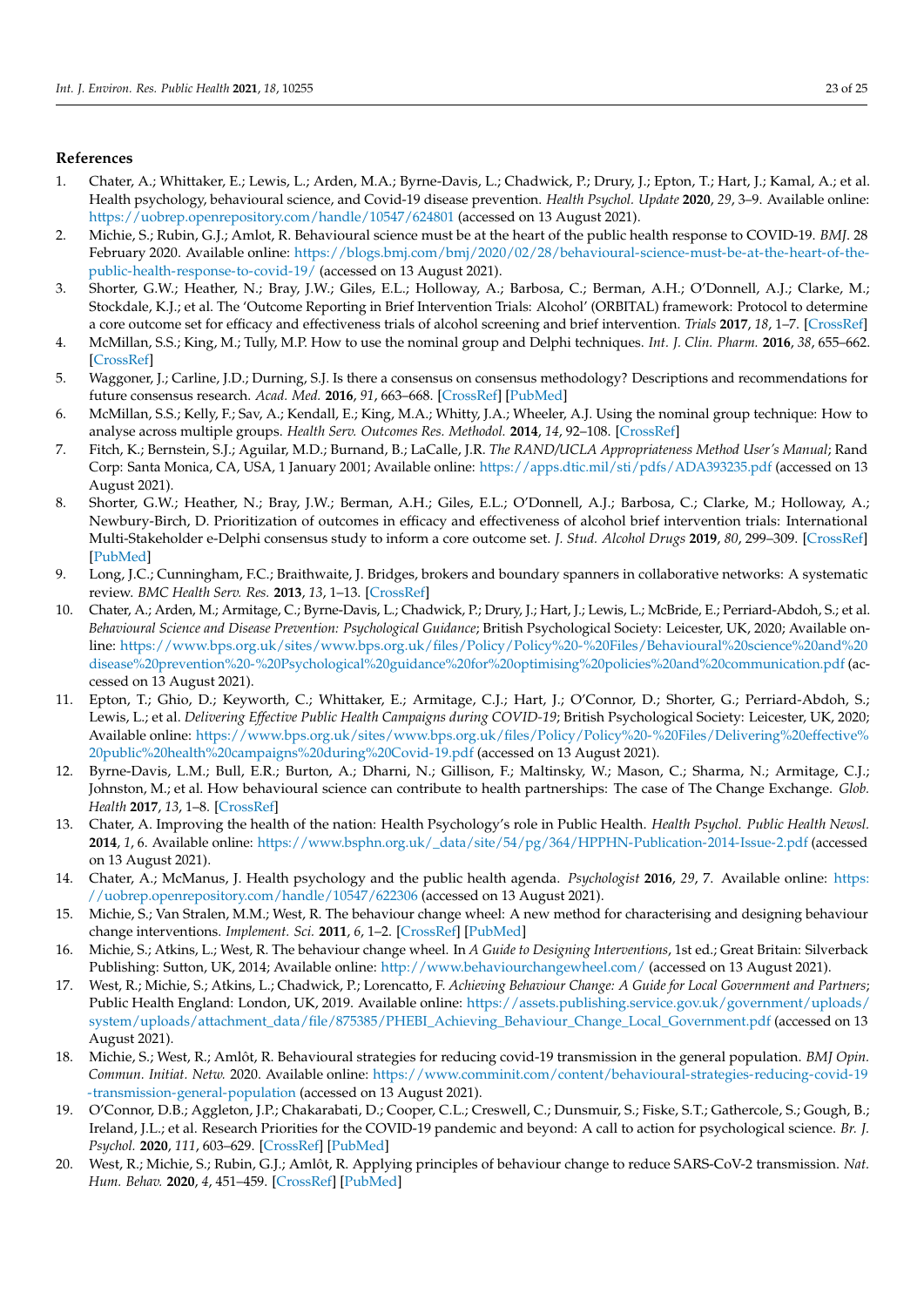- <span id="page-24-9"></span><span id="page-24-8"></span><span id="page-24-7"></span><span id="page-24-6"></span><span id="page-24-5"></span><span id="page-24-0"></span>21. Gibson Miller, J.; Hartman, T.K.; Levita, L.; Martinez, A.P.; Mason, L.; McBride, O.; Bentall, R.P. Capability, opportunity, and motivation to enact hygienic practices in the early stages of the COVID-19 outbreak in the United Kingdom. *Br. J. Health Psychol.* **2020**, *25*, 856–864. [\[CrossRef\]](http://doi.org/10.1111/bjhp.12426)
- <span id="page-24-10"></span><span id="page-24-1"></span>22. Chater, A. *Motivational Interviewing, Health Coaching and Behaviour Change. Enhancing Communication Skills for Effective Consultations. Training Manual*; SEPIA Health: Bedfordshire, UK, 2015.
- <span id="page-24-2"></span>23. Warren, P.E.; Walker, I. Empathy, effectiveness and donations to charity: Social psychology's contribution. *Br. J. Soc. Psychol.* **1991**, *30*, 325–337. [\[CrossRef\]](http://doi.org/10.1111/j.2044-8309.1991.tb00949.x)
- <span id="page-24-11"></span><span id="page-24-3"></span>24. Thorneloe, R.; Fynn, W.; Daly, M.; Stanulewicz, N.; Kassianos, A.; Shorter, G.; Moll, S.J.; Campbell, M.; Sodergren, S.; Chapman, S.; et al. Scoping review of mobile phone app uptake and engagement to inform digital contact tracing tools for COVID-19. *PsyArXiv Prepr.* **2020**. [\[CrossRef\]](http://doi.org/10.31234/osf.io/qe9b6)
- <span id="page-24-12"></span>25. Arden, M.A.; Armitage, C.J.; Byrne-Davis, L.; Hart, J.; O'Connor, D.B.; Chadwick, P.; Drury, J.; Lewis, L.; McBride, E.; Perriard-Abdoh, S.; et al. *Behavioural Science and Success of the Proposed UK Digital Contact Tracing Application for COVID-19*; British Psychological Society: London, UK, 2020; Available online: [https://www.bps.org.uk/sites/www.bps.org.uk/files/Policy/](https://www.bps.org.uk/sites/www.bps.org.uk/files/Policy/Policy%20-%20Files/Behavioural%20science%20-%20digital%20contact%20tracing%20for%20Covid-19.pdf) [Policy%20-%20Files/Behavioural%20science%20-%20digital%20contact%20tracing%20for%20Covid-19.pdf](https://www.bps.org.uk/sites/www.bps.org.uk/files/Policy/Policy%20-%20Files/Behavioural%20science%20-%20digital%20contact%20tracing%20for%20Covid-19.pdf) (accessed on 13 August 2021).
- <span id="page-24-13"></span>26. Ghio, D.; Lawes-Wickwar, S.; Yee Tang, M.; Epton, T.; Howlett, N.; Jenkinson, E.; Stanescu, S.; Westbrook, J.; Kassianos, A.; Watson, D.; et al. What influences people's responses to public health messages for managing risks and preventing disease during public health crises? A rapid review of the evidence and recommendations. *PsyArXiv Prepr.* **2020**. [\[CrossRef\]](http://doi.org/10.31234/osf.io/nz7tr)
- <span id="page-24-14"></span>27. Keyworth, C.; Ghio, D.; Lawes-Wickwar, S.; Yee Tang, M.; Thorneloe, R.; Epton, T.; Chater, A.; Hotham, S.; Byrne-Davis, L.; Hart, J. What Are the Most Effective Public Health Messages for Managing Risks and Preventing Disease during Public Health Crises? 2020. Available online: [https://www.crd.york.ac.uk/prospero/display\\_record.php?RecordID=188704](https://www.crd.york.ac.uk/prospero/display_record.php?RecordID=188704) (accessed on 13 August 2021).
- <span id="page-24-15"></span>28. Lawes-Wickwar, S.; Ghio, D.; Tang, M.Y.; Keyworth, C.; Stanescu, S.; Westbrook, J.; Jenkinson, E.; Kassianos, A.P.; Scanlan, D.; Garnett, N.; et al. A rapid systematic review of public responses to health messages encouraging vaccination against infectious diseases in a pandemic or epidemic. *Vaccines* **2021**, *9*, 72. [\[CrossRef\]](http://doi.org/10.3390/vaccines9020072)
- <span id="page-24-16"></span>29. Armitage, C.; Arden, M.; Byrne-Davis, L.; Chadwick, P.; Drury, J.; Hart, J.; McBride, E.; O'Connor, D.; Shorter, S.; Swanson, V.; et al. *Why Simply Asking People to Self-Isolate Won't Cut It. BPS Blog*; British Psychological Society: Leicester, UK, 2020; Available online: <https://www.bps.org.uk/blogs/bps-communications-team/why-simply-asking-people-self-isolate-wont-cut-it> (accessed on 13 August 2021).
- <span id="page-24-17"></span><span id="page-24-4"></span>30. Arden, M.A.; Armitage, C.; Lewis, L.; Whittaker, E.; Hart, J.; O'Connor, D.; Chadwick, P.; Drury, J.; Swanson, V.; Byrne-Davis, L.; et al. *Encouraging Self-Isolation to Prevent the Spread of COVID-19*; British Psychological Society: Leicester, UK, 2020; Available online: [https://www.bps.org.uk/sites/www.bps.org.uk/files/Policy/Policy%20-%20Files/Encouraging%](https://www.bps.org.uk/sites/www.bps.org.uk/files/Policy/Policy%20-%20Files/Encouraging%20self-isolation%20to%20prevent%20the%20spread%20of%20Covid-19.pdf) [20self-isolation%20to%20prevent%20the%20spread%20of%20Covid-19.pdf](https://www.bps.org.uk/sites/www.bps.org.uk/files/Policy/Policy%20-%20Files/Encouraging%20self-isolation%20to%20prevent%20the%20spread%20of%20Covid-19.pdf) (accessed on 13 August 2021).
- 31. Byrne-Davis, L.; Chater, A.; Arden, M.; Armitage, C.; Chadwick, P.; Drury, J.; Epton, T.; Hart, J.; Kamal, A.; Lewis, L.; et al. *Encouraging Hand Hygiene in the Community*; British Psychological Society: Leicester, UK, 2020; Available online: [https://www.bps.org.uk/](https://www.bps.org.uk/sites/www.bps.org.uk/files/Policy/Policy%20-%20Files/Encouraging%20hand%20hygiene%20in%20the%20community.pdf) [sites/www.bps.org.uk/files/Policy/Policy%20-%20Files/Encouraging%20hand%20hygiene%20in%20the%20community.pdf](https://www.bps.org.uk/sites/www.bps.org.uk/files/Policy/Policy%20-%20Files/Encouraging%20hand%20hygiene%20in%20the%20community.pdf) (accessed on 13 August 2021).
- 32. Byrne-Davis, L.; Chater, A.; Arden, M.; Armitage, C.; Chadwick, P.; Drury, J.; Epton, T.; Hart, J.; Kamal, A.; Lewis, L.; et al. *The Psychology of Hand Washing*; British Psychological Society: Leicester, UK, 2020; Available online: [https://www.bps.org.uk/](https://www.bps.org.uk/coronavirus-resources/public/handwashing) [coronavirus-resources/public/handwashing](https://www.bps.org.uk/coronavirus-resources/public/handwashing) (accessed on 13 August 2021).
- 33. Chater, A.; Abdin, S.; Dryden, J.; Lewis, L.; Shorter, G.; Arden, M.A.; Chadwick, P.; Hart, J.; Armitage, C.; Byrne-Davis, L.; et al. *COVID-19 Public Health Road Map: Physical Activity*; British Psychological Society: Leicester, UK, 2020; Available online: [https://www.bps.org.uk/sites/www.bps.org.uk/files/Policy/Policy%20-%20Files/Covid-19%20Public%20Health%20Road%](https://www.bps.org.uk/sites/www.bps.org.uk/files/Policy/Policy%20-%20Files/Covid-19%20Public%20Health%20Road%20Map%20%E2%80%93%20Physical%20activity.pdf) [20Map%20%E2%80%93%20Physical%20activity.pdf](https://www.bps.org.uk/sites/www.bps.org.uk/files/Policy/Policy%20-%20Files/Covid-19%20Public%20Health%20Road%20Map%20%E2%80%93%20Physical%20activity.pdf) (accessed on 13 August 2021).
- 34. Chater, A.; Abdin, S.; Shorter, G.; Lewis, L.; Hart, J.; Armitage, C.; Epton, T.; Byrne-Davis, L.; Arden, M.A.; Chadwick, P.; et al. *COVID-19 Public Health Road Map: Sedentary Behaviour*; British Psychological Society: Leicester, UK, 2020; Available online: [https://www.bps.org.uk/sites/www.bps.org.uk/files/Policy/Policy%20-%20Files/Covid-19%20Public%20Health%](https://www.bps.org.uk/sites/www.bps.org.uk/files/Policy/Policy%20-%20Files/Covid-19%20Public%20Health%20Road%20Map%20-%20Sedentary%20behaviour.pdf) [20Road%20Map%20-%20Sedentary%20behaviour.pdf](https://www.bps.org.uk/sites/www.bps.org.uk/files/Policy/Policy%20-%20Files/Covid-19%20Public%20Health%20Road%20Map%20-%20Sedentary%20behaviour.pdf) (accessed on 13 August 2021).
- 35. Whittaker, E.; Howlett, N.; Abdi, S.; Chadwick, P.; Shorter, G.; Hart, J.; Armitage, C.; Epton, T.; Byrne-Davis, L.; Arden, M.A.; et al. *COVID-19 Public Health Road Map: Eating Behaviour*; British Psychological Society: Leicester, UK, 2020; Available online: [https://www.bps.org.uk/sites/www.bps.org.uk/files/Policy/Policy%20-%20Files/Covid-19%20Public%20Health%20Road%](https://www.bps.org.uk/sites/www.bps.org.uk/files/Policy/Policy%20-%20Files/Covid-19%20Public%20Health%20Road%20Map%20-%20Eating%20behaviour.pdf) [20Map%20-%20Eating%20behaviour.pdf](https://www.bps.org.uk/sites/www.bps.org.uk/files/Policy/Policy%20-%20Files/Covid-19%20Public%20Health%20Road%20Map%20-%20Eating%20behaviour.pdf) (accessed on 13 August 2021).
- 36. Knowles, N.; Chater, A.; Lewis, L.; Jenkinson, E.; Byrne-Davis, L.; Hart, J.; Armitage, C.; Epton, T.; Arden, M.A.; Kamal, A.; et al. *COVID-19 Public Health Road Map: Stopping Smoking*; British Psychological Society: Leicester, UK, 2020; Available online: [https://www.bps.org.uk/sites/www.bps.org.uk/files/Policy/Policy%20-%20Files/Covid-19%20Public%20](https://www.bps.org.uk/sites/www.bps.org.uk/files/Policy/Policy%20-%20Files/Covid-19%20Public%20Health%20Road%20Map%20-%20Stopping%20smoking.pdf) [Health%20Road%20Map%20-%20Stopping%20smoking.pdf](https://www.bps.org.uk/sites/www.bps.org.uk/files/Policy/Policy%20-%20Files/Covid-19%20Public%20Health%20Road%20Map%20-%20Stopping%20smoking.pdf) (accessed on 13 August 2021).